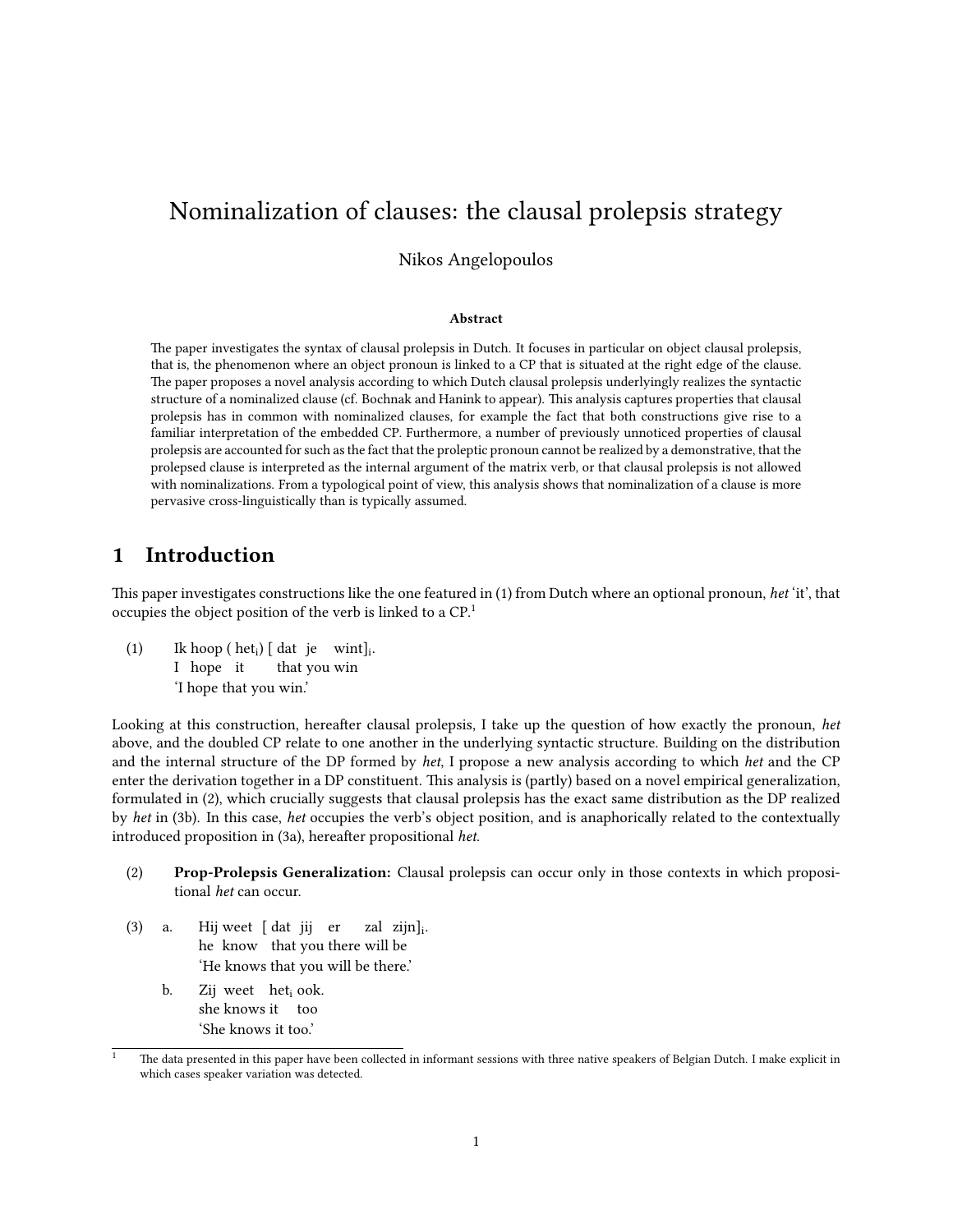Following recent literature on DPs (cf. Hanink 2021, Schwarz 2019 i.a.), I argue that propositional het 'it' in (3b) comprises a pronominal component that is syntactically represented as an index, idx, and is merged in the extended nominal projection. The idx is present in anaphoric definite DPs, (4), that is, DPs that are anaphorically related to an antecedent. In clausal prolepsis, the embedded clause is merged in the complement position of idx, and subsequently undergoes extraposition.

(4) DP D het idxP idx NP (5) DP D het idxP idx CP

e analysis sketched in (5) implies that clausal prolepsis is underlyingly an instance of CP-nominalization. As such it parallels cases of nominalized clauses in languages like Washo, for which the same structure has been proposed (cf. Bochnak and Hanink to appear). Under this view, clausal prolepsis is the result of a derivation in which an embedded clause undergoes nominalization by merging DP-internally and subsequently undergoes movement into a higher syntactic position. This analysis will be shown to account for the novel generalization in (2) and the overall distribution of het. A number of previously unnoticed properties of the prolepsed CP will also be shown to follow straightforwardly.

The paper is organized as follows. [Section 2] provides a description of the various usages of het as a pronoun, [Section 2.1], and as a definite determiner, [Section 2.2]. [Section 3] provides a description of clausal prolepsis suggesting that het of clausal prolepsis is propositional het, [Section 3.1] and [Section 3.2], that the prolepsed CP is interpreted in the argument position, [Section 3.3], and that the prolepsed clause receives a familiar interpretation, [Section 3.4]. [Section 4] shows that all these properties are accounted for by a novel analysis according to which the prolepsed CP is merged DP-internally, like nominalized clauses of Washo and Korean, and undergoes movement into a higher position. [Section 6] presents evidence from the proform choice in clausal prolepsis, [Section 6.1], and VP fronting, [Section 6.2], supporting the idea that the CP undergoes movement out of the DP. [Section 7] presents additional advantages of the proposed analysis, namely, that it can account for (a) the distribution of clausal prolepsis in nominalizations, [Section 7.1], and (b) the selectional dependencies established in clausal prolepsis, [Section 7.2]. [Section 8] concludes.

### 2 Data description: het

In this section I focus on the different syntactic contexts in which het is used as a pronoun or a definite determiner. I show that in each case we must distinguish two meanings. When used as a pronoun, het can be interpreted as individual denoting or propositional, depending on whether it has as antecedent an individual-denoting expression or a proposition. Similarly, when used as a definite determiner, it can have two distinct meanings; it either expresses uniqueness, or it is anaphoric on a contextually introduced antecedent.

#### 2.1 Het as a pronoun

There are two meanings that can be distinguished when het is used as a pronoun, propositional and individualdenoting. The propositional interpretation of het can be found after verbs such as hopen 'hope' in (6) that select for propositional arguments, e.g. an embedded clause as in (6b). This verb cannot take a plain DP such as het antwoord 'the answer' as an argument, as shown in (6a). Interestingly, het can serve as an argument of this verb, but, as illustrated in (6c), it can only refer to a proposition from the discourse such as for instance the embedded clause in  $(6b)^2$ 

(6) a. \* Hij **hoopt** [ het antwoord]<sub>*m*</sub>. he hopes the answer Intended: 'He hopes for the answer.'

See also Elliott (2020) for discussion on DPs that can have a proposition as an antecedent. Elliott refers to these DPs as PropDPs.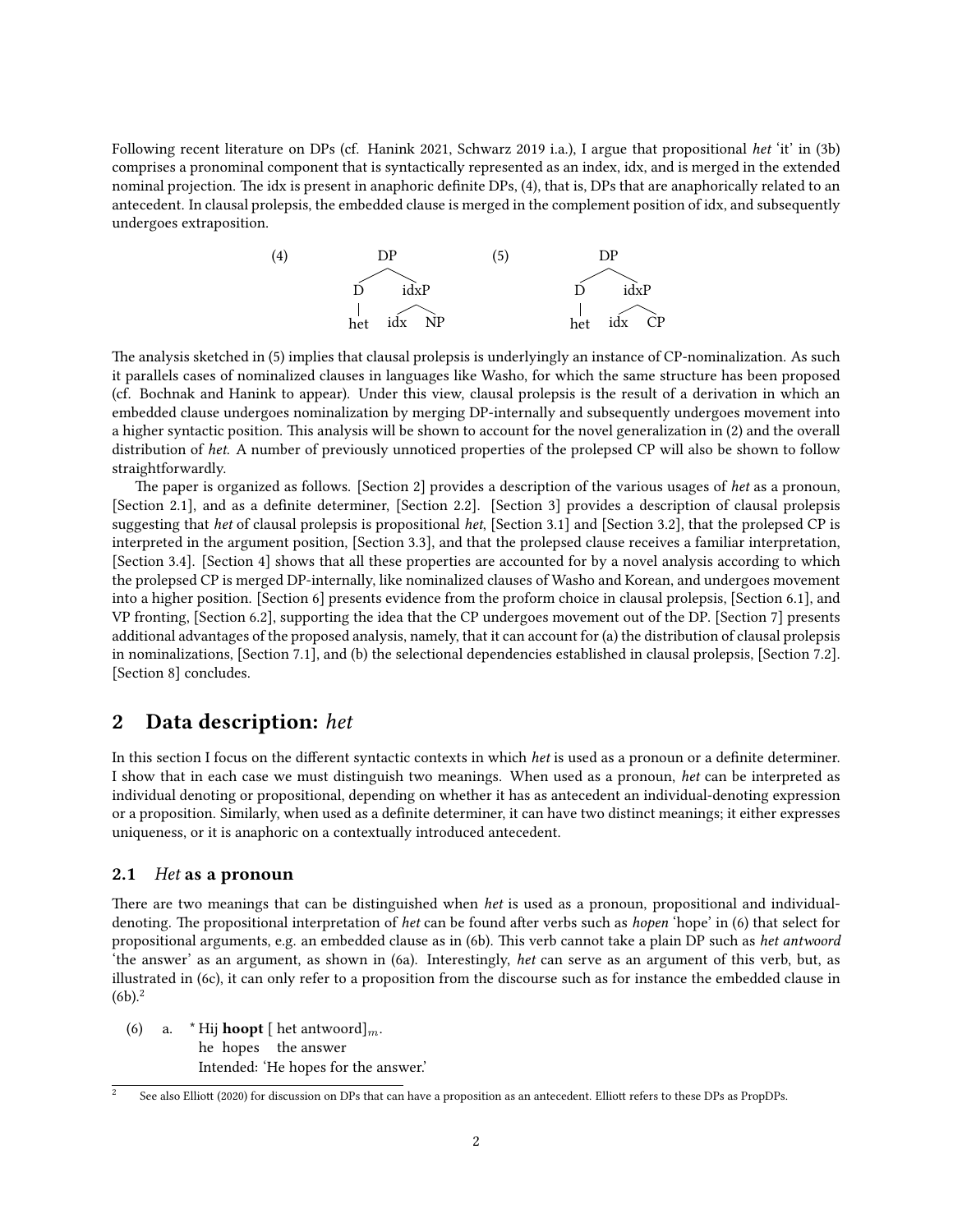- b. Hij **hoopt** [dat jij er bent]<sub>j</sub>. he hopes that you there are 'He hopes that you are there.'
- c. Hij **hoopt** het<sub>\*m,√j</sub>. he hopes it 'He hopes so.'

On the other hand, there are verbs such as kennen 'know' which differ from hopen in that they can take a plain DP as an argument, (7a), but reject a propositional one, (7b). Het can be used as an argument of this verb as well but, as illustrated in (7c), it can only refer to an individual denoting expression from the discourse, such as het antwoord 'the answer' in (7a).

 $(7)$  a. he knows the answer **kent** [ het antwoord]<sub>*m*</sub>. 'He knows the answer.' b. \*Hij **kent** [dat jij er he knows that you there are  $\mathrm{bent}$ ]<sub>i</sub>. Intended: 'He knows that you are there.' c. he knows it  $k$ ent  ${\rm het}_{{\cal V}_{m, *j}}.$ 

'He knows it.'

I propose that the distribution of propositional and individual-denoting het is determined by the selectional properties of a predicate. Propositional het can serve as an argument of predicates that c-select a DP and s-select a proposition. On the other hand, individual-denoting het can serve as an argument of predicates that c-select a DP and s-select an individual denoting expression.<sup>3</sup>

### 2.2 Het as a definite determiner

Besides its usage as a pronoun, het is also a definite determiner, in which case it can combine with an NP to form a DP. Two interpretations can be distinguished in that case, a non-anaphoric unique interpretation and an anaphoric one. These interpretations are illustrated in the two sentences below, which are based on similar examples taken from Schwarz (2009, 40):

- $(8)$  a. in this village lies the cemetery next to a gas station dit dorp ligt het kerkhof naast een tankstation. 'In this village the cemetery lies next to a gas station.'
	- b. Hans heeft een zonnetje<sub>i</sub> en een maan getekend. Het zonnetje<sub>i</sub> was blauw. Hans has a small sun and a moon drawn the small sun was blue 'Hans has drawn a small sun and a moon. The small sun was blue.'

In (8a), het kerkhof 'the cemetery' is a non-anaphoric unique definite; it does not have an antecedent, and so world knowledge dictates that in this context a given town has a unique cemetery. On the other hand, (8b) features a case of inter-sentential anaphora where the DP het zonnetje is anaphoric on an antecedent, that is, een zonje 'a small sun', introduced in the first clause.

To sum up, Section 2 showed that dinstinct meanings that *het* can express when it is used as a pronoun, that is, individual and proposition denoting, and as a definite determiner, that is, unique or anaphoric. It will be shown in the next section that in clausal prolepsis, het realizes propositional het. Furthermore, even though het has different usages, the proposed analysis in Section 4 will show that they can all be subsumed under a single lexical entry for D, thus, avoiding accidental homophony.

The distribution of propositional het does not correlate with verbs that have been treated as familiar in Cattell (1978), that is, verbs that presuppose the existence of their clausal complement as a proposition in the Common Ground. For instance, the verb hopen 'hope' can take propositional het as an argument. Yet, its clausal complement do not have to be interpreted as familiar. This suggests that the distribution of het cannot be accounted for by appealing to a semantic property like familiarity.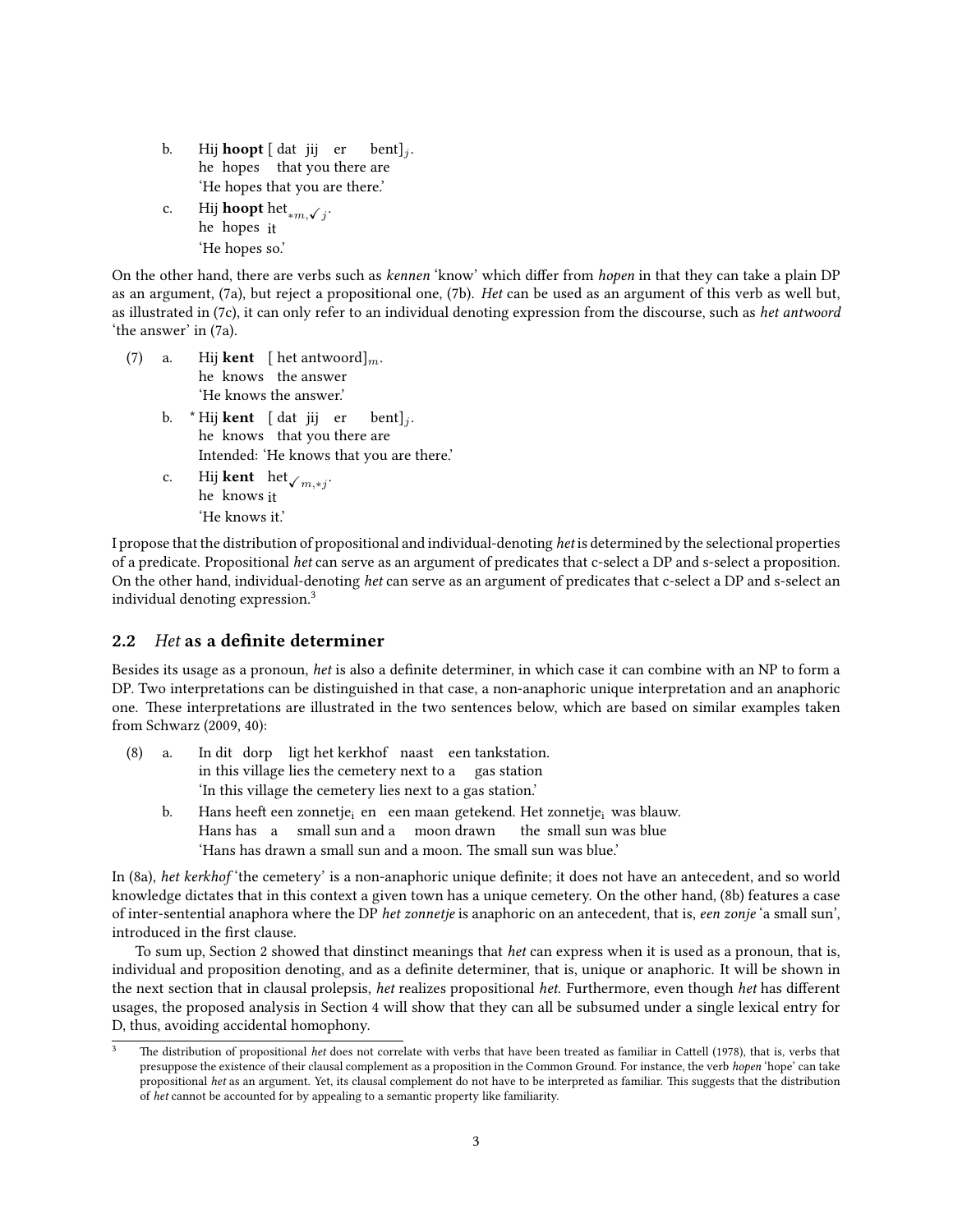## 3 Data description: clausal prolepsis

In this section, I present new data revealing properties of het of clausal prolepsis as well as properties of the prolepsed clause. I show (a) that clausal prolepsis is found in all and only those contexts that allow for propositional het [Section 3.1], and (b) that just like propositional het, het of clausal prolepsis can bind a parasitic gap [Section 3.2]. A natural conclusion that follows from the fact that het of clausal prolepsis and propositional het have identical distributional (cf. a) and interpretive (cf. b) properties is that het of clausal prolepsis is actually propositional het. Turning to the prolepsed clause, I present new data showing that it is interpreted in the argument position, just like a plain argument clause [Section 3.3]. Additionally, the prolepsed clause is obligatorily interpreted as familiar [Section 3.4]. These two latter properties together with the fact that clausal prolepsis is formed with propositional het will be shown to be amenable to an analysis of clausal prolepsis according to which the prolepsed clause enters the derivation in the argument position of the verb as part of a DP headed by propositional het.

### 3.1 The prop-prolepsis generalization

I present the following novel generalization which in brief states that the syntactic contexts in which clausal prolepsis is found are identical to the ones where propositional het can occur.

(9) Prop-Prolepsis Generalization: Clausal prolepsis can occur in all and only those contexts that allow for propositional het.

This generalization is revealed by the behavior of three different types of predicates: two represented by *hopen* 'hope', repeated below from (6), *blij zijn* 'be happy', and an additional one, namely, *aandoen* 'do to'. (10a) shows that *hopen* can take het as its argument. Het is propositional in this case, as shown by the fact that it can have a proposition as antecedent (cf. 6b). Hopen can also take an embedded clause as an argument, (10b), and it can also license clausal prolepsis, as illustrated in (10c). The behavior of *hopen* is consistent with the Prop-Prolepsis Generalization because clausal prolepsis is licensed in a syntactic context where propositional het is also allowed.

- $(10)$  a. I hope it hoop het. 'I hope so.' b. Ik hoop dat je wint. I hope that you win 'I hope that you win.' c. Ik hoop het dat je wint.
	- I hope it that you win 'I hope that you win.'

Blij zijn 'be happy' differs from hopen in that it cannot take propositional het as an argument, (11a). It behaves exactly like hopen in that it accepts a clausal argument, (11b). Nonetheless, as shown in (11c), this is insufficient to license clausal prolepsis. The behavior of blij zijn supports the Prop-Prolepsis Generalization because, just as predicted by this generalization, clausal prolepsis is not allowed in a syntactic context where het is also blocked.

- (11) a. \* Ik ben het blij. I am it happy Intended: 'I am happy about it.'
	- b. Ik ben blij I am happy that John sleeps dat Jan slaapt. 'I am happy that John sleeps.'
	- c. \* Ik ben het blij I am it happy that John sleeps dat Jan slaapt. Intended: 'I am happy that John sleeps.'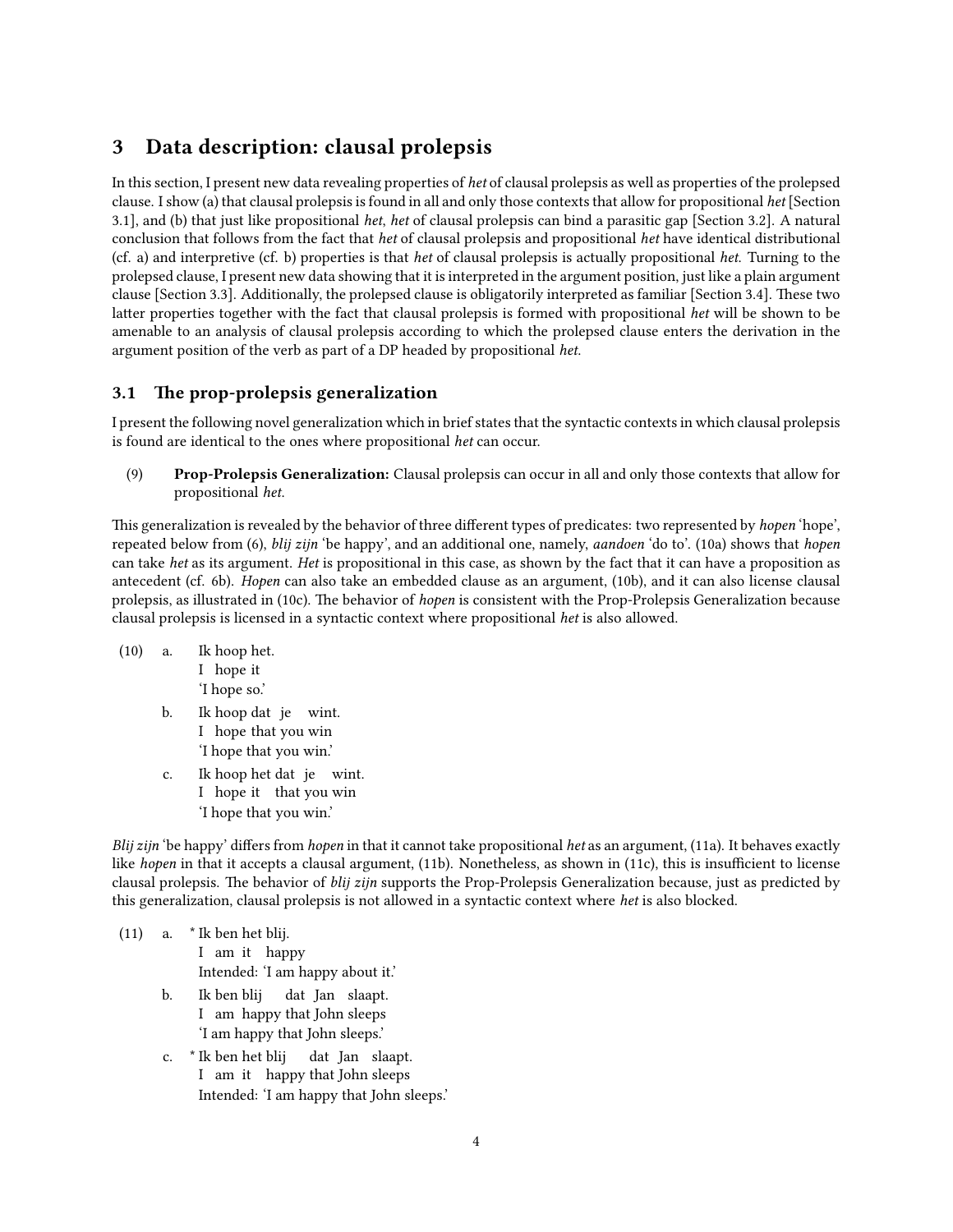The third type of predicate is *aandoen* 'do to'. This verb behaves like *hopen*, and, unlike *blij zijn*, in that it can take propositional het as an argument. In (12a), het is propositional, as shown by the fact that it can have as antecedent the proposition that is introduced in the previous clause. On the other hand, aandoen behaves like blij zijn, and, unlike hopen, in that it cannot take a bare clausal argument, (12b). Clausal prolepsis is permitted with this verb, as shown in (12c). Given the Prop-prolepsis generalization, the availability of clausal prolepsis is expected in this syntactic context because it correlates with the availability of propositional het.<sup>4</sup>

- $(12)$  a. Marie said that she John hurt will do zei [dat ze John pijn zal doen]<sub>i</sub> maar ik kan het<sub>i</sub> hem niet aandoen dus zal ik haar but I can it him not do so will I her tegenhouden.
	- stop

'Marie said that she will hurt John, but I cannot do it to him so I will stop her.'

- b. ?\* Ik kan hem niet aandoen dat ik hem nu in de steek laat. I can him not do that I him now in the stab let Intended 'I cannot do that to him, that is, to abandon him.'
- c. Ik kan het hem niet aandoen dat ik hem nu in de steek laat. I can it him not do that I him now in the stab let 'I cannot do that to him, that is, to abandon him.'

The (un)availability of clausal prolepsis and how this correlates with the distribution of propositional het after the three types of predicates in (10)-(12) is summarized in the table below:

|                      | PropDP | <i>dat</i> -clause | Prolepsis |
|----------------------|--------|--------------------|-----------|
| Type I: (hopen)      |        |                    |           |
| Type II: (blij zijn) |        |                    |           |
| Type III: (aandoen)  |        |                    |           |

Table 1: The distribution of propositional het and clausal prolepsis.

Two conclusions can be drawn from the table above. First, as suggested by the Prop-Prolepsis Generalization, the availability of clausal prolepsis correlates with those syntactic contexts in which propositional het is possible (cf. Type I and Type III verbs). Additionally, as noted, the licensing of a clausal argument is not sufficient to license clausal prolepsis (cf. Type II verbs).<sup>5</sup> With this in mind, let us now turn our attention to an additional property that propositional het and het of clausal prolepsis have in common, namely, that they can bind a parasitic gap.

- $(i)$  a. Marie said that John will continue with us every day to visit zei [ dat John zal doorgaan met ons iedere dag te bezoeken]<sub>i</sub> maar ik ben het<sub>i</sub> beu. but I am it tired 'Marie said that John will continue visiting us every day, but I am tired of it.'
	- b. \* Ik ben beu dat Jan slaapt. I am tired that John sleeps Intended: 'I am tired of the fact that John sleeps.'
	- c. Ik ben het beu dat Jan slaapt. I am it tired that John sleeps 'I am tired of the fact that that John sleeps.'

The fact that beu zijn can take propositional het as an argument also suggests that (11a) is not ruled out due to a more general restriction according to which adjectival predicates cannot take propositional het as an argument.

<sup>5</sup> This behavior of Type II verbs has immediate consequences for the analysis of clausal prolepsis in Stroik (1996). Specifically, looking at English, Stroik (1996) presents an analysis of clausal prolepsis according to which the proleptic pronoun, treated as an expletive, enters

<sup>4</sup> In an informal survey I conducted with seven Dutch speakers, three of them found (12b) to be a well-formed sentence. On the other hand, all speakers agree that the judgments illustrated above for *aandoen* can be shown more clearly with adjectival predicates like beu zijn 'be tired'. This predicate can take propositional het as an argument, (ia). It does not select for an embedded clause as an argument, (ib). Yet, it can license clausal prolepsis, as can be shown in (ic).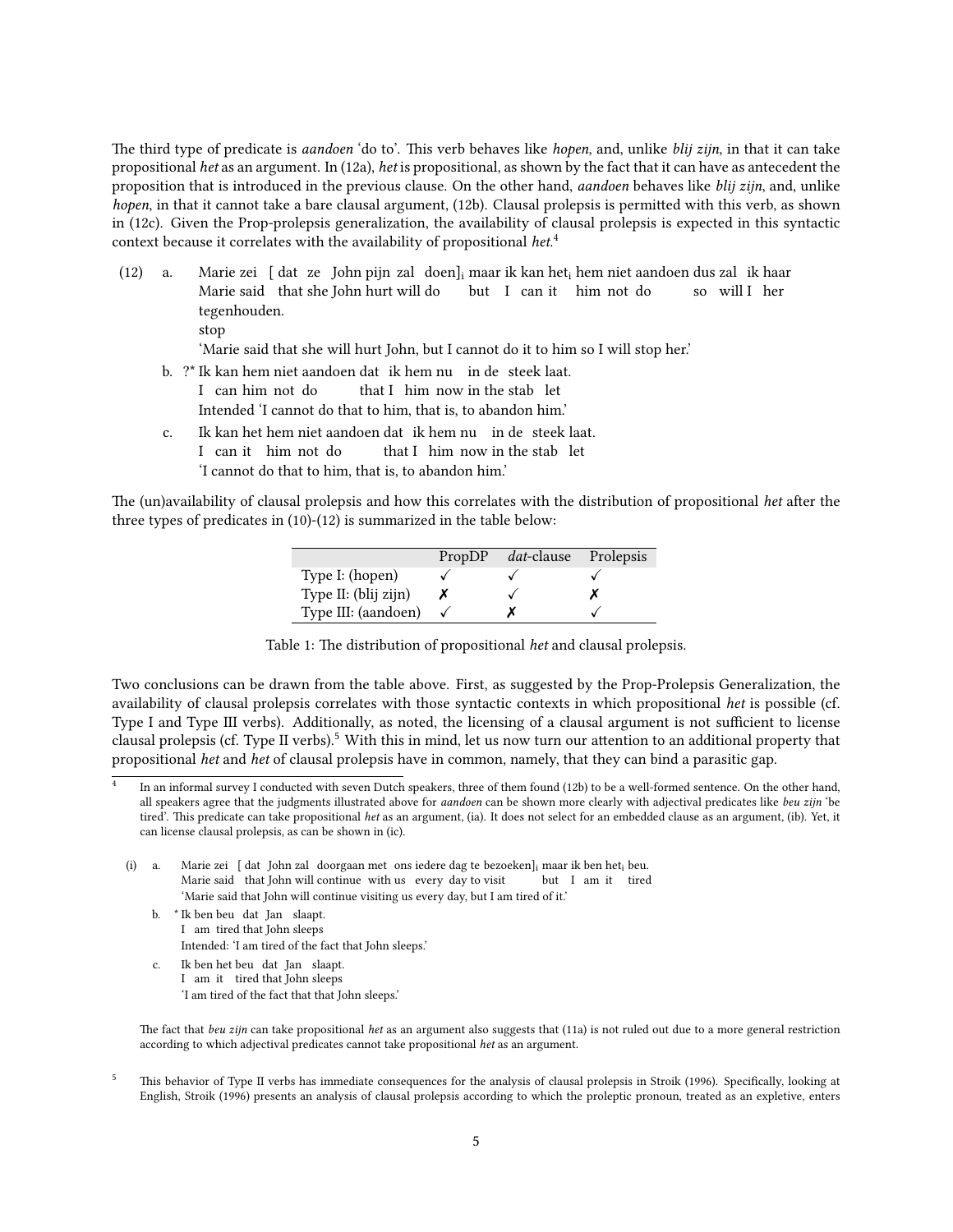### 3.2 Parasitic gaps

I present data in what follows showing that propositional het and het of clausal prolepsis share one more property, namely, they can be the antecedent of a parasitic gap. In order to illustrate this, I consider the verb hopen which, as shown before, can only take an embedded clause as an argument or propositional het. When merged as an argument of hopen, propositional het undergoes scrambling, just like all unstressed pronouns in Dutch. This is shown in  $(13a)$  where het precedes the adjunct clause that comprises the parasitic gap. The same example further shows that propositional het can bind a parasitic gap from its scrambled position.<sup>6</sup> In this respect, propositional het behaves exactly like het of clausal prolepsis, which also undergoes scrambling, and, as shown in Bennis (1986), may also bind a parasitic gap,  $(13b)$  (= modified from Bennis 1986,  $(19a)$ ).

- $(13)$  a. John said that he it zei dat hij het<sub>i</sub> [ na nogmaals e overwogen te hebben] toch t<sub>i</sub> hoopte. after again considered to have yet hoped 'Jan said that he hoped it (after considering again).'
	- b. Jan zei dat hij \*( het<sub>i</sub>) [ na nogmaals e overwogen te hebben] toch t<sub>i</sub> hoopte dat deze beslissing John said that he it after again considered to have yet hoped that this decision genomen was. taken was 'Jan said that he hoped it, after considering again, that this decision had been made.'

The fact that het of clausal prolepsis can bind a parasitic gap suggests that just like propositional het, it is a contentful pronoun, not a expletive one (pace Postal and Pullum 1988). This finding together with the fact that propositional het and het of clausal prolepsis occur in the same exact contexts (cf. the Prop-Prolepsis generalization) suggests that clausal prolepsis is actually formed with propositional het. With this in mind, let us now turn to properties of the prolepsed clause. Specifically, I show that it is interpreted in the argument position of the verb, and that it is interpreted as familiar.

#### 3.3 The prolepsed clause and its binding properties

I show by applying two diagnostics, specifically, pronominal binding and Condition C, that the prolepsed CP is interpreted in a low position, just like a plain argument clause. Let us first consider pronominal binding.

- $(14)$  a. I have not on a polite heb) niet op een beleefde manier) ook maar één student<sub>i</sub> verteld [ dat} hij<sub>i</sub> positief getest had]. manner any student told that he positive tested had 'I have not told in a polite manner (to) any student that he had tested positive.'
	- b. Ik heb het niet op een beleefde manier ook maar één student<sub>i</sub> verteld [ dat hij<sub>i</sub> positief getest had]. I have it not on a polite manner any student told that he positive tested had 'I have not told in a polite manner (to) any student that he had tested positive.'

(14a) shows that a pronoun, such as hij 'he' above, hosted in the embedded clause can be bound by the indirect object QP, ook maar één student 'any student', in the matrix clause. Two notes are in order in regard to the quantifier; first, it occupies a low syntactic position within the vP, as shown by the fact that it follows a manner adverbial PP,

(ii) Jan zei dat hij het<sub>i</sub> [ na e lang gestudeerd te hebben] wel t<sub>i</sub> kende. Jan said that he it after long studied to have well knew 'John said that he knew it after having studied for long.'

the derivation in Spec,CP of the embedded clause, and undergoes movement into the matrix clause for formal reasons, e.g. case (cf. also Gluckman 2021). Under this analysis, merger of the proleptic pronoun in Spec,CP is freely available. Given this, Stroik's analysis wrongly predicts that predicates that can embed a CP should also license clausal prolepsis. This prediction is not borne out because of predicates like blij zijn 'be happy' which, as was shown in the table above, can take a CP-complement, yet, they fail to license clausal prolepsis.

Note also that individual denoting het which arguably is a referential pronoun may as well bind a parasitic gap, just like propositional het. This is illustrated in the following example where het, being an argument of kennen 'know', is individual denoting (cf. 7), and, as shown, it can bind the gap from its scrambled position: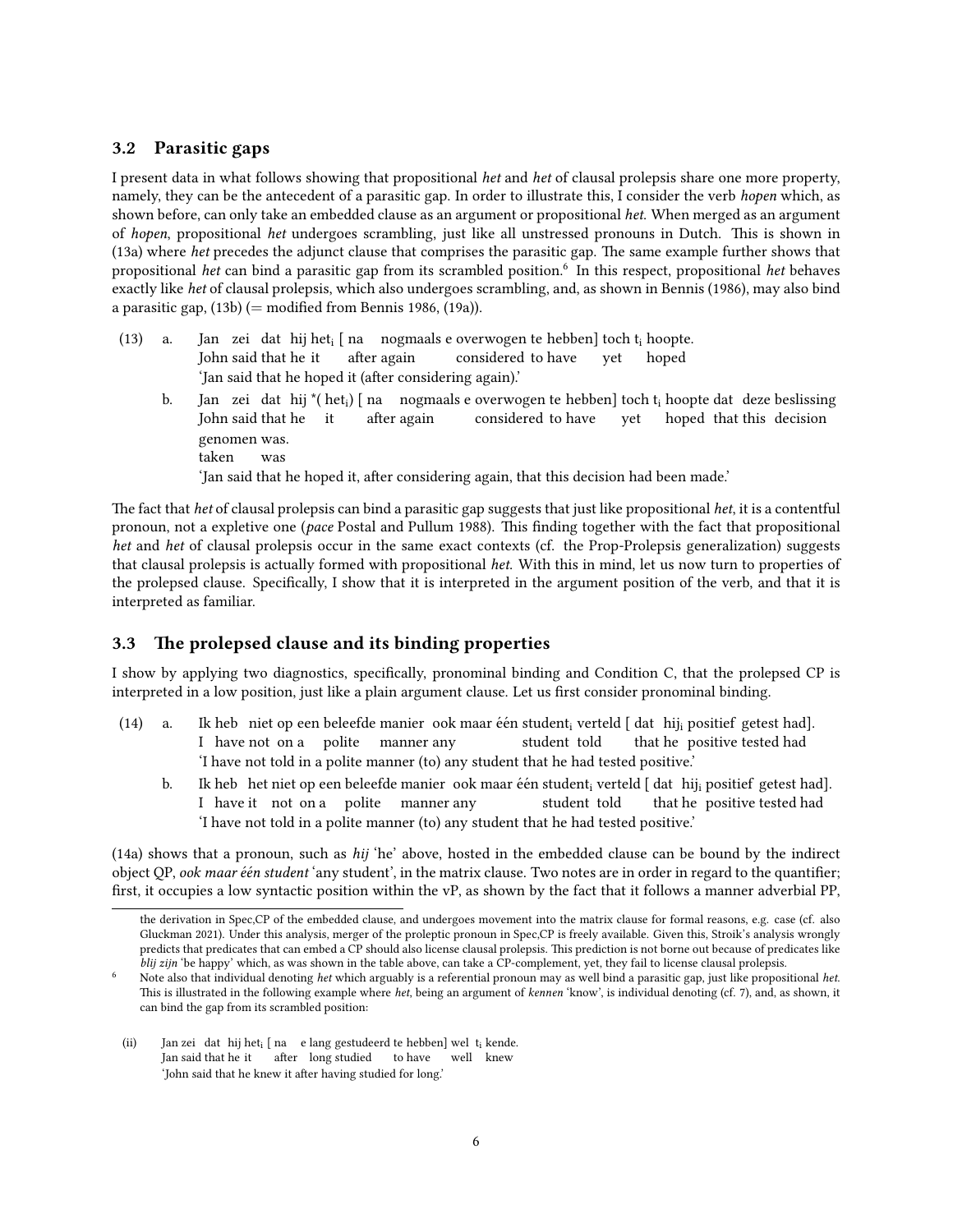that is, op een beleefde manier 'in a polite manner', which is standardly assumed to modify the vP. Additionally, this quantifier in this case scopes lower than negation. The syntactic position the indirect object QP occupies in combination with its scope properties suggest that it binds the pronoun in the embedded clause from a low position, possibly from the argument position where the QP is introduced. (14b) shows that *ook maar één student* can also bind hij inside a prolepsed clause, that is, a clause doubled by het. This suggests that a prolepsed clause and a plain embedded clause occupy the same syntactic position at some point in the derivation from where binding by the indirect object QP becomes possible. This is also suggested by Condition C. Specifically, (15a) shows that it rules out coreference between a proper name, Jan, contained in an embedded clause and a pronoun in the matrix clause, hem 'him'. Coreference is also ruled out due to Condition C between a proper name in an embedded clause and a pronoun in the matrix clause in clausal prolepsis, (15b).

- $(15)$  a. I have him heb hem<sub>j/∗i</sub> verteld/ toevertrouwd [ dat Jan<sub>i</sub> ziek is]. told confided that Jan sick is 'I have told/confided him that Jan is sick.'
	- b. Ik heb het hem $_{j/*i}$  verteld/toevertrouwd [dat Jan $_i$  ziek is]. I have het him told/ confided that Jan sick is 'I have told/confided it him that Jan is sick.'

Under standard assumptions, the facts from pronominal binding and Condition C suggest that at some point in the derivation, the prolepsed clause must be in the c-command domain of the low position where the indirect object enters the derivation. What is this position? It is standardly assumed in the current literature that indirect objects enter the derivation in the specifier of an applicative head, which is introduced higher than the VP but lower than the External Merge position of the external argument, that is, vP (cf. Pylkkänen 2008). Given now that at some point in the derivation, the prolepsed clause must be in the c-command domain of this applicative head and its specifier, where the indirect object is introduced, it makes sense to assume that just like plain embedded clauses, the prolepsed clause enters the derivation in the VP, that is, in the V's internal argument position.

#### 3.4 The prolepsed clause and familiarity

I present new data here showing that a prolepsed embedded clause differs from plain embedded clauses in that the first is obligatorily interpreted as familiar whereas this is optionally the case with plain embedded clauses. In order to illustrate this interpretive difference between the two types of clauses, I use different contexts originally proposed in Bogal-Allbritten and Moulton (2018). I begin with different contexts in (16) and (17) showing that plain embedded clauses and prolepsed clauses can have a familiar interpretation. Specifically, in (16), the context contains an assertion that carries content comparable/compatible, or string identical, to the proposition expressed by B in (16b) and (16c): A asserts I finished my homework. In such a discourse, (16b) and (16c) show that a plain embedded clause and a prolepsed one are felicitous in utterances of B.

(16) a. A: I finished my homework. Can I go outside and play? B: No.

A: Don't you believe me?

- b. B: Ja, ik geloof [ dat je je huiswerk af hebt], maar het is etenstijd. yes I believe that you your homework PRT have, but it is dinner.time 'Yes, I believe that you have done your homework, but it is dinner time.'
- c. B: Ja, ik geloof het [ dat je je yes I believe it that you your homework PRT have, but it is dinner.time huiswerk af hebt], maar het is etenstijd. 'Yes, I believe it that you have done your homework, but it is dinner time.'

Similarly, (17) shows a plain embedded clause or a prolepsed one can be licensed in a context where the proposition they express is not repeated from A's utterance, but it is entailed by it.

(17) a. Context: B has a rule that A must eat vegetables before having cake. A: I ate peas. Can I have cake now? B: No. A: Why? Don't you believe me?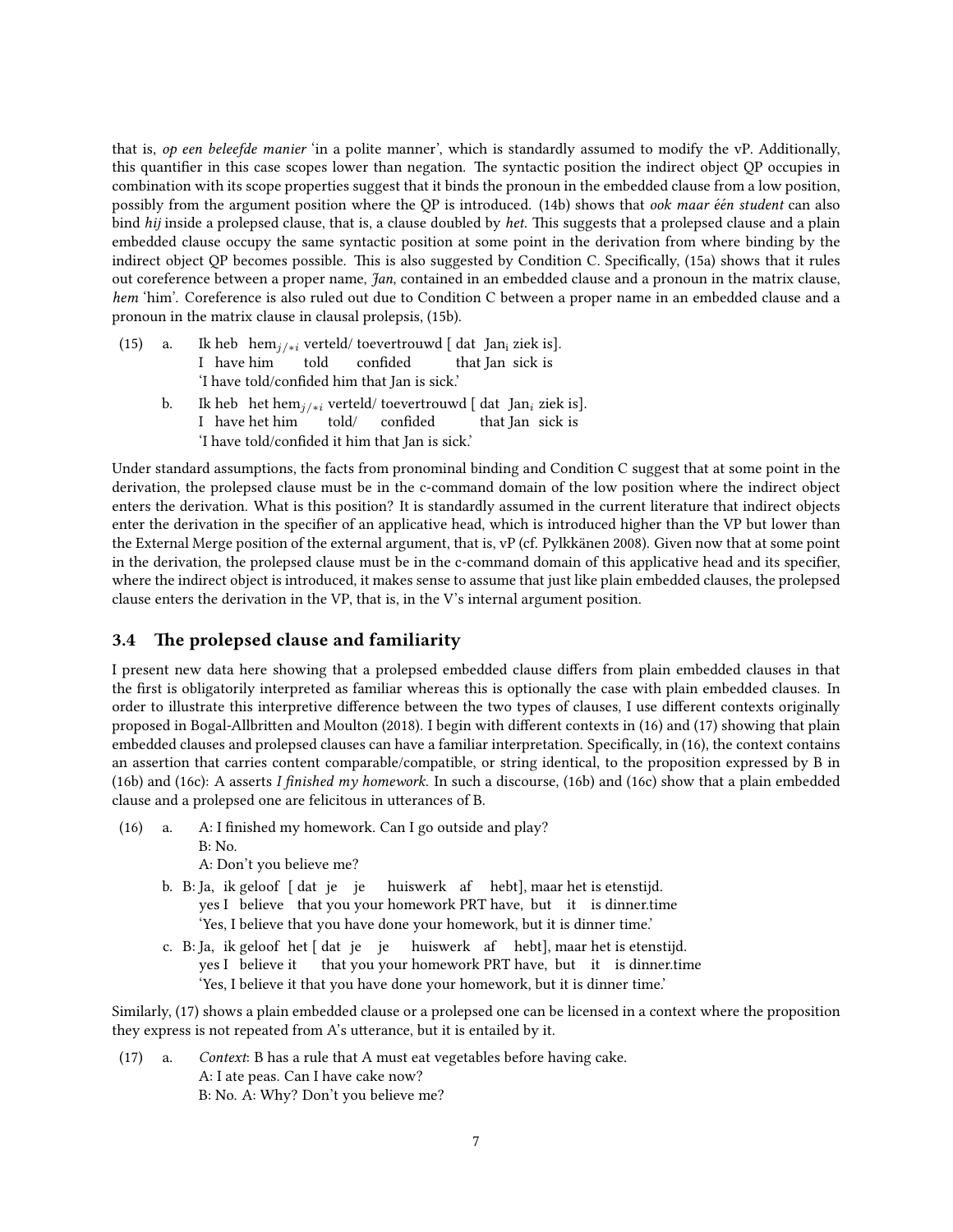- b. B: Ja, ik geloof [ dat je je groenten hebt gegeten], maar de cake is nog niet klaar. yes I believe that you your vegetables have eaten but the cake is yet not ready 'I believe that you ate your vegetables, but the cake is not ready.'
- c. B: Ja, ik geloof het [dat je je groenten hebt gegeten], maar de cake is nog niet klaar. yes I believe it that you your vegetables have eaten but the cake is yet not ready 'I believe it that you ate your vegetables, but the cake is not ready.'

On the other hand, when an embedded clause expresses new information, that is, the embedded clause is uttered in a discourse that does not contain an assertion with content comparable to the proposition expressed by B, only a plain embedded clause is felicitous, (18a), whereas a prolepsed clause is not, (18b).

- (18) Can Johny go outside and play?
	- a. Ja, ik geloof [ dat hij zijn huiswerk af heeft]. yes I believe that he his homework PRT has 'Yes, I believe that he has done his homework.'
	- b. #Ja, ik geloof het [dat hij zijn huiswerk) af heeft]. yes I believe it that he his homework PRT has 'Yes, I believe it that he has done his homework.'

In order to capture the fact that the content of a prolepsed clause must have been introduced in the discourse, I propose the familiarity requirement below to which prolepsed clauses are subject to.<sup>7</sup>

(19) The familiarity requirement of  $het_i + CP_i$ : Utterance of  $het_i$  ... CP<sub>i</sub> is felicitous just in case the CP  $-$  or some utterance associated with propositional content that is consistent/compatible with it — has been previously introduced in the discourse.

### 4 Analysis

I provide an analysis reconciles the properties of het and the properties of clausal prolepsis that were discussed in the previous sections. I begin by illustrating that the different usages of het as a determiner and as a pronoun can be subsumed under a single D-lexical entry for het (Section 4.1). Based on this, I proceed with an analysis which can capture the Prop-Prolepsis generalization as well as for the fact that a prolepsed clause can be interpreted in the argument position of the verb (Section 4.2). Section 4.3 shows that this account is also in a position to account for the familiar interpretation of prolepsed clauses.

#### 4.1 A single D entry for het

The analysis of the different usages of het I am going to discuss in this section is based on Hanink's (2021) recent work on definite descriptions. In order to see the relevance of Hanink's work, I begin with a brief summary focusing on the assumptions I am adopting from it. I proceed with the analysis of the different usages of het directly after.

To start with, following Hanink (2021), I assume that the anaphoric interpretation of definite descriptions arises due to an index, idx, that is syntactically projected. This approach builds on previous proposals by Schwarz (2009, 2019) which take anaphoric definites to realize a distinct syntactic structure from non-anaphoric definites. Specifically, in Hanink (2021), anaphoric definites realize the structure in (20), where idx heads a functional projection,

Clausal prolepsis behaves differently with a small class of predicates, namely, factive ones such as betreuren 'regret'. With this class of verbs, Sudhoff (2016) observes that the prolepsed clause can express new information, suggesting that it is not subject to the familiarity requirement in (19). On the other hand, Frey (2016) shows that the prolepsed clause in this case is interpreted as factive. Frey argues that clausal prolepsis with this small class of verbs is formed underlyingly in a [DP D CP] configuration, where D is the definite determiner used in unique/non-anaphoric definites, not the one used in anaphoric definites, which, as I propose here, is the one involved in the rest of the cases where clausal prolepsis is licensed with non-factive predicates. This suggests that with different verbs, clausal prolepsis realizes different kinds of DPs. With factive verbs, clausal prolepsis realizes the structure of a non-anaphoric DP. With non-factive verbs, it realizes the structure of an anaphoric DP.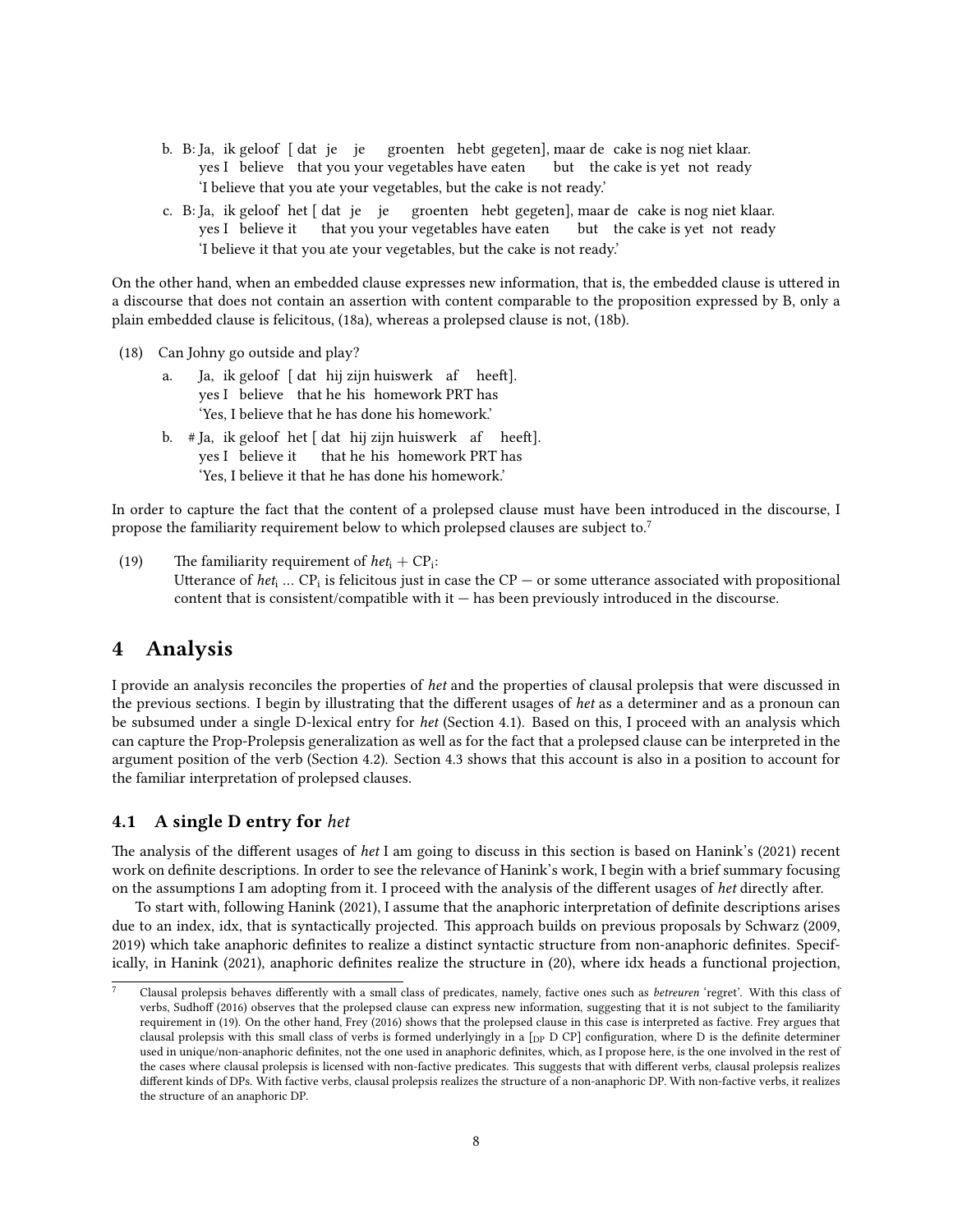idxP, within the extended projection of N (cf. also Simonenko 2014). Under this view, idx is interpreted as a pronoun via the Traces and Pronouns Rule of Heim and Kratzer (1998), (22). This rule allows idx to be mapped back to an antecedent via the assignment function, resulting in the anaphoric interpretation illustrated in (25b). On the other hand, idx is missing from non-anaphoric definites which realize a smaller syntactic structure in which D is merged directly with an NP complement, (21).

$$
(20) \t\t DP
$$
\n
$$
(21) \t\t DP
$$
\n
$$
(22) \t\t DP
$$
\n
$$
(23)
$$
\n
$$
(24)
$$
\n
$$
(25)
$$
\n
$$
(25)
$$
\n
$$
(26)
$$
\n
$$
(27)
$$
\n
$$
(28)
$$

#### (22) Traces and Pronouns Rule:

If  $\alpha$  is a pronoun or trace, g is variable assignment, and  $i \in \text{dom(g)}$ , then  $\lbrack \lbrack \alpha_i \rbrack \rbrack = g(i)$ .

Hanink (2021) proposes a single lexical D entry which has the meaning of an  $\iota$ -operator, (23). Furthermore, she proposes a property meaning for idx, (24); idx denotes the property of being anaphoric, and so it functions as a modifier to NP with which it is semantically composed via Heim and Kratzer's (1998) Predicate Modification. Given this, idxP is also property denoting and it is composed with D via Function Application.

(23)  $\mathbb{D} \colon \lambda P_{\leq \text{e.t.}>} : \exists! x(P(x)). \iota x_{\text{e}}[P(x)]$ 

(24) 
$$
[\![\, idx]\!]^g \colon \lambda y_e[y = g(i)]
$$

Turning to pronouns, Hanink (2021) argues in accordance with previous works that they must be analyzed as DPs in disguise (cf. Elbourne 2005, Postal 1969, Patel-Grosz and Grosz 2017 for German, Bi and Jenks 2019 for Mandarin). So, just like Elbourne (2005), Hanink (2021) takes pronouns to be DPs comprising an NP that undergoes NP-deletion. However, unlike Elbourne (2005), where the NP that undergoes deletion is merged in the complement position of D, Hanink assumes that the NP is merged as a complement of idx. Thus, under this view, pronouns realize the structure in (20). An additional difference between the analyses of Hanink (2021) and Elbourne (2005) is that in the latter, the requirement of a pronoun for a linguistic antecedent arises from NP-deletion, which can only take place in the presence of a linguistic antecedent. On the other hand, in Hanink (2021), this requirement arises from idx and the assignment function via which idx is interpreted.

Based on Hanink's (2021) analysis, I show in what follows that it is possible to account for the various usages of het using a single lexical entry of D. Two syntactic structures can be distinguished for cases like (25), repeated below, in which het is used as an anaphoric and non-anaphoric definite, and is followed by an NP.

- $(25)$  a. in this village lies the cemetery next to a gas station dit dorp ligt het kerkhof naast een tankstation. 'In this village the cemetery lies next to a gas station.'
	- b. Hans heeft een zonnetje<sub>i</sub> en een maan getekend. Het zonnetje<sub>i</sub> was blauw. Hans has a small sun and a moon drawn the small sun was blue 'Hans has drawn a small sun and a moon. The small sun was blue.'

As a non-anaphoric definite, het kerkhof 'the cemetery' in (25a) realizes the structure in (21): het is a D-head and kerkhof 'cemetery' is an NP that is merged in the complement position of het. In (25b), het zonnetje 'the small sun' has the structure in (20). In this case, the complement of D is not the NP, but the idxP, which in turn takes the NP as a complement. In (6) and (7), where het functions as a pronoun picking a discourse antecedent, we distinguished two meanings, namely, individual and proposition denoting. Individual denoting het, as in (6), can receive Hanink's analysis of pronouns; het is a D-head taking idxP as its complement, and idx in turn takes as its complement an NP that undergoes NP-deletion. On the other hand, I assume that propositional het can only take a proposition as an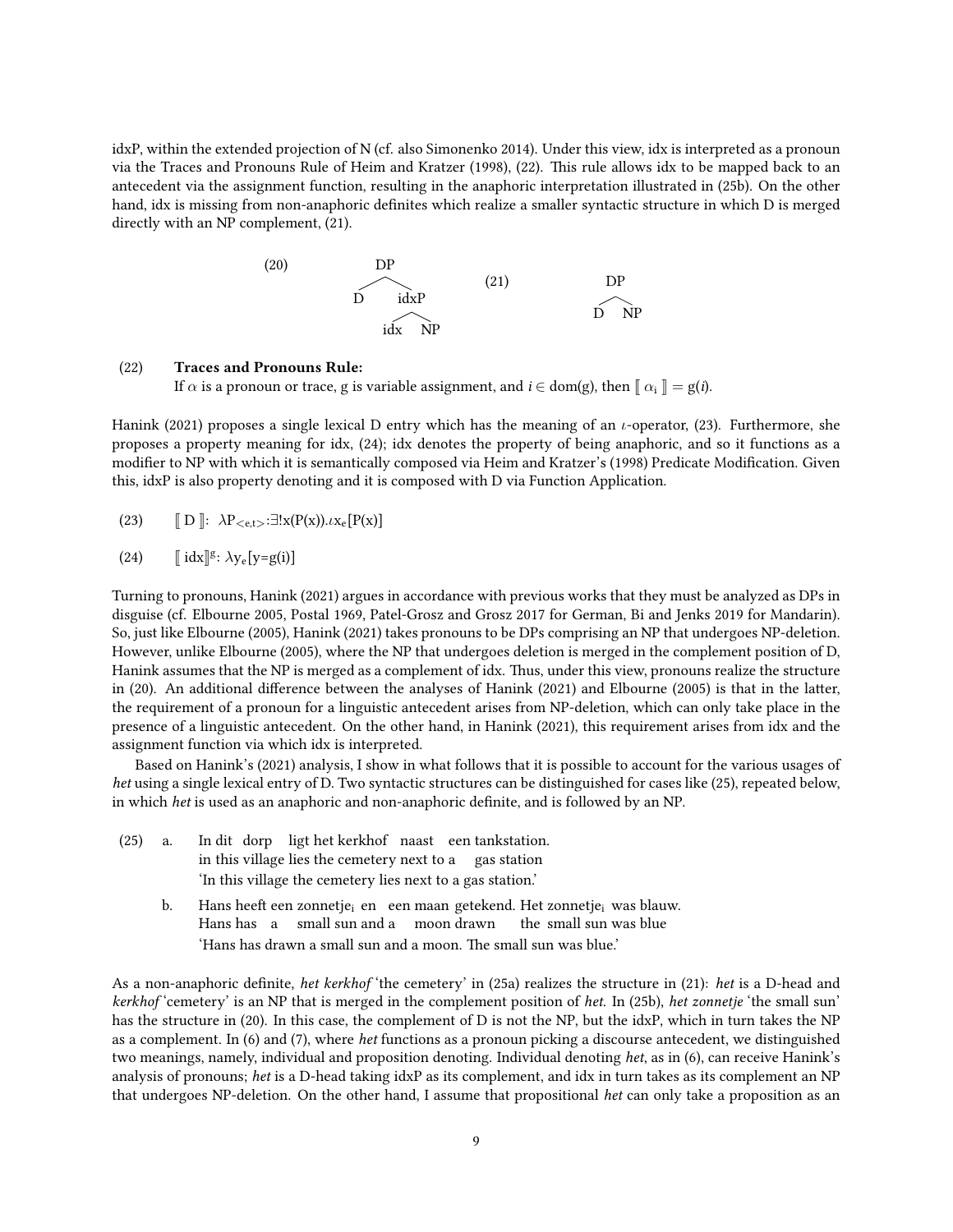antecedent because the complement of idx is a CP, (26). The CP undergoes deletion just like the NP of individual denoting het.<sup>8,9</sup>



#### 4.2 Clausal Prolepsis

Based on the analysis of propositional het in (26), let us now assume that clausal prolepsis too realizes the same syntactic structure. Under this view, clausal prolepsis is propositional het; the only difference between propositional het and clausal prolepsis is that the CP complement of idx is overtly realized in the latter. Treating clausal prolepsis as propositional het has several advantages. First, the fact that clausal prolepsisis found in contexts where propositional het is possible (cf. the Prop-prolepsis generalization in 9) follows straightforwardly simply because clausal prolepsis is propositional het. Furthermore, the fact that in object clausal prolepsis, the prolepsed clause is interpreted in a position lower than the indirect object is also accounted for because, as shown below, the prolepsed CP is inside the VP, and, thus, lower than the indirect object which is typically assumed to be introduced by an applicative head higher than the VP (Pylkkänen 2008 i.a.).



#### 4.3 Familiarity

As noted already, the analysis in (26) implies that clausal prolepsis is an instance of CP-nominalization, and so it resembles the nominalized clauses of Washo, for which the same structure has been proposed in Bochnak and Hanink (to appear). Washo nominalized clauses formed as shown in (28); they comprise an embedded clause which becomes nominalized via the -gi/-ge suffix that attaches to them. The nominal character of this morpheme is witnessed by its distribution in definite expressions, such as in (29a), where it is used as a personal pronoun, or as in (29b), where it surfaces with a demonstrative.

| (28) | $\int \varphi$ -ha?aš-ay-i-š-ge              | di-hamup'ay-i |
|------|----------------------------------------------|---------------|
|      | 3-RAIN-INT.PAST-IND-DS-NM.ACC 1/3-forget-IND |               |
|      | I forgot that it rained.                     |               |

<sup>8</sup> See Collins (2015) for discussion of cases which involve CP-deletion, just like in the structure in (26).

(iii) 1.  $D_{non-anaphoric}$ +overt NP=unique definite DPs 2.  $D_{anaphoric}$ +overt

 $NP = ?$ 

NP=anaphoric definite DPs 3. D<sub>non−anaphoric</sub>+covert

- 4. D<sub>anaphoric</sub>+covert NP=individual het
- 5. Dnon−anaphoric+overt CP=clausal prolepsis with factive predicates (cf. fn.7)
- 6.  $D_{anaphoric}$ +overt CP=clausal

prolepsis with non-factive predicates

- 7. Dnon−anaphoric+covert  $CP-2$
- 8. D<sub>anaphoric</sub>+covert CP=propositional het

The idea that the CP or the NP undergoes deletion opens up a number of possibilities. As shown, all options are attested except for options 3 and 7 below. I argue that 3 and 7 are not attested as a result of recoverability issues. Specifically, the D in these cases is non-anaphoric meaning that the content of the NP and the CP has not been introduced in the discourse. As a result of this, the NP and the CP in this case cannot be elided as a result of the fact that they do not have a contextual antecedent.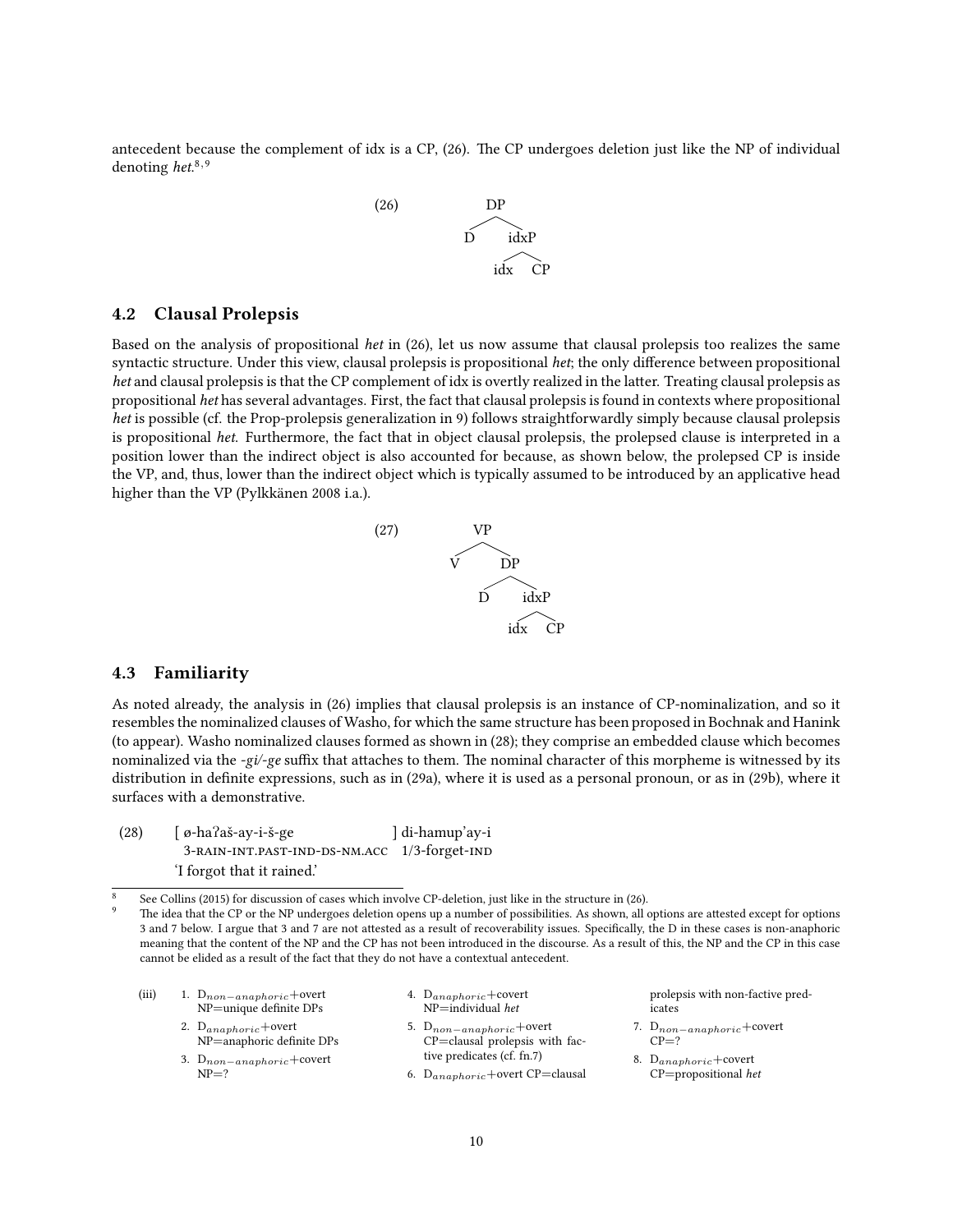(29) a. g´ı: <sup>5</sup>.pro.nom jackrabbit 3/3-eat.tr-IND pélew ?í?wi 'He's eating the jackrabbit.'

b. hádi-gi pélew dist-gi jackrabbit 3.run-ind Mú:bi?-i 'That jackrabbit ran.'

Bochnak and Hanink argue that Washo nominalized clauses are interpreted as familiar due to the nominal structure they project. They further claim 'Independent cross-linguistic support for the view that the 'nouny-ness' of the complement correlates with a presuppositional requirement of familiarity comes from Bogal-Allbritten and Moulton (2018), who build on Kim (2009) and argue for a notion of familiarity implicated in nominalized clauses in Korean.' Bogal-Allbritten and Moulton provide a detailed description of the contexts in which nominalized clauses are licensed in Korean. In Section 4.3.1, I go through the various contexts in which Korean nominalized clauses are licensed, and show that there is a strong correlation with prolepsed clauses because, as we will see, Korean nominalized clauses and prolepsed clauses are licensed in the same exact contexts. I take this correlation to further strengthen the idea that the prolepsed clause is a nominalized clause underlyingly. With this in mind, I turn to the syntactic structure in (27) in Section 4.3.2, and following Bochnak and Hanink (to appear), I show that it can account for the familiarity interpretation prolepsed clauses convey.

#### 4.3.1 Korean nominalized clauses

In order to illustrate in which contexts nominalized clauses are licensed, Bogal-Allbritten and Moulton (2018) systematically compare nominalized clauses to plain embedded clauses. The latter are formed with the complementizer ko whereas the first are formed with kes. They first examine a context like the one in (30). Just like in (16), this context contains an assertion that carries content comparable, or string identical, to the proposition expressed by B in (30b) and (30c): A asserts I finished my homework. Bogal-Allbritten and Moulton show that in such a discourse a plain embedded clause, (30b), or a nominalized one, (30c), are licit in utterances of B. Recall that in the same context, a plain embedded or a prolepsed clause is allowed in Dutch (cf. 16).

(30) a. A: I finished my homework. Can I go outside and play? B: No.

A: Don't you believe me?

b. B: Um. Na-nun [ ney-ka swukecey-lul ta ha-yess-ta-ko] mit-e. Yes I-TOP you-nom homework-acc all do-pst-dec-ko believe-dec but Haciman cikum-un cenyek now-top evening siksa sikan-i-ya.

meal time-cop.dec

'Yes, I believe that you finished your homework, but it is dinner time.'

c. B: Um. Na-nun [ ney-ka swukecey-lul ta ha-yess-ta-nun **kes**-ul] mit-e. Yes I-TOP you-NOM homework-ACC all do-PST-DEC-ADN kes-ACC believe-DEC but Haciman cikum-un now-top cenyek siksa sikan-i-ya. evening meal time-cop.dec

'Yes, I believe (the claim) that you finished your homework, but it is dinner time..'

Similarly, Bogal-Allbritten and Moulton point out that both plain and nominalized clauses are allowed in a context like  $(31)$  where the proposition expressed by these clauses is entailed by A's utterance. In this context, we saw that plain embedded and prolepsed clauses are allowed in this context (cf. 18).

- (31) a. Context: B has a rule that A must eat vegetables before having cake. A: I ate peas. Can I have cake now? B: No. A: Why? Don't you believe me?
	- b. Na-nun [ ney-ka yachae-lul I-top you-nom vegetable-acc eat-pst-dec-ko believe-dec mek-ess-ta-ko] mit-e… 'I believe that you ate vegetables (…but the cake's not ready).'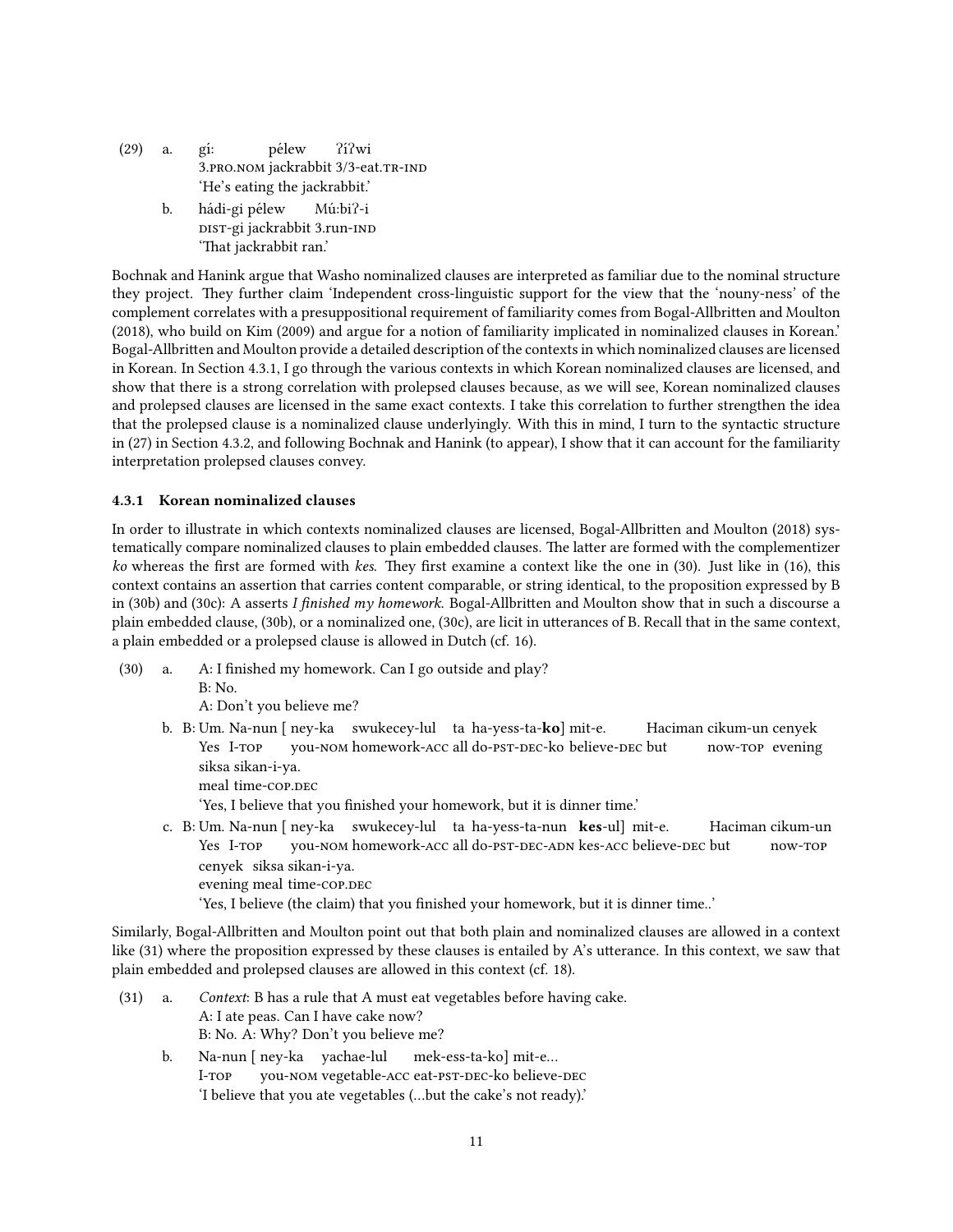c. Na-nun [ ney-ka yachae-lul I-top you-nom vegetable-acc eat-pst-dec-adn kes-acc believe-dec mek-ess-ta-nun kes-ul] mit-e… 'I believe (the claim) that you ate vegetables (…but the cake's not ready).'

On the other hand, Bogal-Allbritten and Moulton show that when the embedded clause expresses new information, only a plain embedded clause is felicitous, (32a), whereas a nominalized clause is not, (32b). In this respect, it is important to note that prolepsed clauses of Dutch pattern exactly like Korean nominalized clauses in that they cannot convey new information.

- (32) Can Johny go outside and play?
	- a. Um. Na-nun [ kay-ka swukecey-lul ta ha-yess-ta-ko] mit-e. Yes I-TOP he-nom homework-ACC all do-PST-DEC-ko believe-DEC 'Yes, I believe that he finished his homework.'
	- b. # Um. Na-nun [ kay-ka swukecey-lul ta ha-yess-ta-nun kes-ul] mit-e. Yes I-TOP he-nom homework-acc all do-ps<mark>t-dec-adn kes-acc believe-dec</mark> 'Yes, I believe (the claim) that he finished his homework.'

Bogal-Allbritten and Moulton (2018, (18)) propose that the familiarity requirement, shown below, in order to capture the interpretive properties of Korean nominalized clauses.

(33) The familiarity requirement of  $\phi$ -ta-kes: Utterance of  $\phi$ -ta-kes mit 'believe' is felicitous just in case  $\phi$  — or some utterance associated with propositional content that is consistent with  $\phi$ — has been previously asserted in a local discourse.

This requirement is strikingly similar to the one that was proposed for Dutch prolepsed clauses in (19). This similarity further strengthens the proposed analysis according to which a prolepsed clause is a nominalized clause of the Korean or Washo type underlyingly.<sup>10</sup> With this in mind, let us see exactly how the familiar interpretation of prolepsed clauses is accounted for under the proposed analysis.

- (iv) Has John finished his homework?
	- a. Um. Na-nun [ kay-ka swukecey-lul ta ha-yess-ta-ko] mit-e. Yes I-TOP he-nom homework-ACC all do-PST-DEC-ko believe-DEC 'Yes, I believe that he finished his homework.'
	- b. # Um. Na-nun [ kay-ka swukecey-lul ta ha-yess-ta-nun kes-ul] mit-e. Yes I-TOP he-nom homework-acc all do-pst-dec-adn kes-acc believe-dec 'Yes, I believe (the claim) that he finished his homework.'

Clausal prolepsis in Dutch behaves just like clausal prolepsis in German in the sense that the act of assertion is not required (cf. Schwabe et al. 2016).

- (v) Has John finished his homework?
	- a. Ja, ik geloof [dat hij zijn huiswerk af heeft]. yes I believe that he his homework PRT has 'Yes, I believe that he has done his homework.'
	- b. Ja, ik geloof het [dat hij zijn huiswerk af heeft]. yes I believe it that he his homework PRT has 'Yes, I believe it that he has done his homework.'

Note that the act of assertion is required for the felicity of a nominalized clause. This is meant to capture the behavior of nominalized clauses in contexts like (iv). In this context, it is shown that a polar question is not sufficient to license B's utterance of a nominalized clause, despite the fact that the proposition expressed by the nominalized clause is string identical to the proposition contained in A's polar question: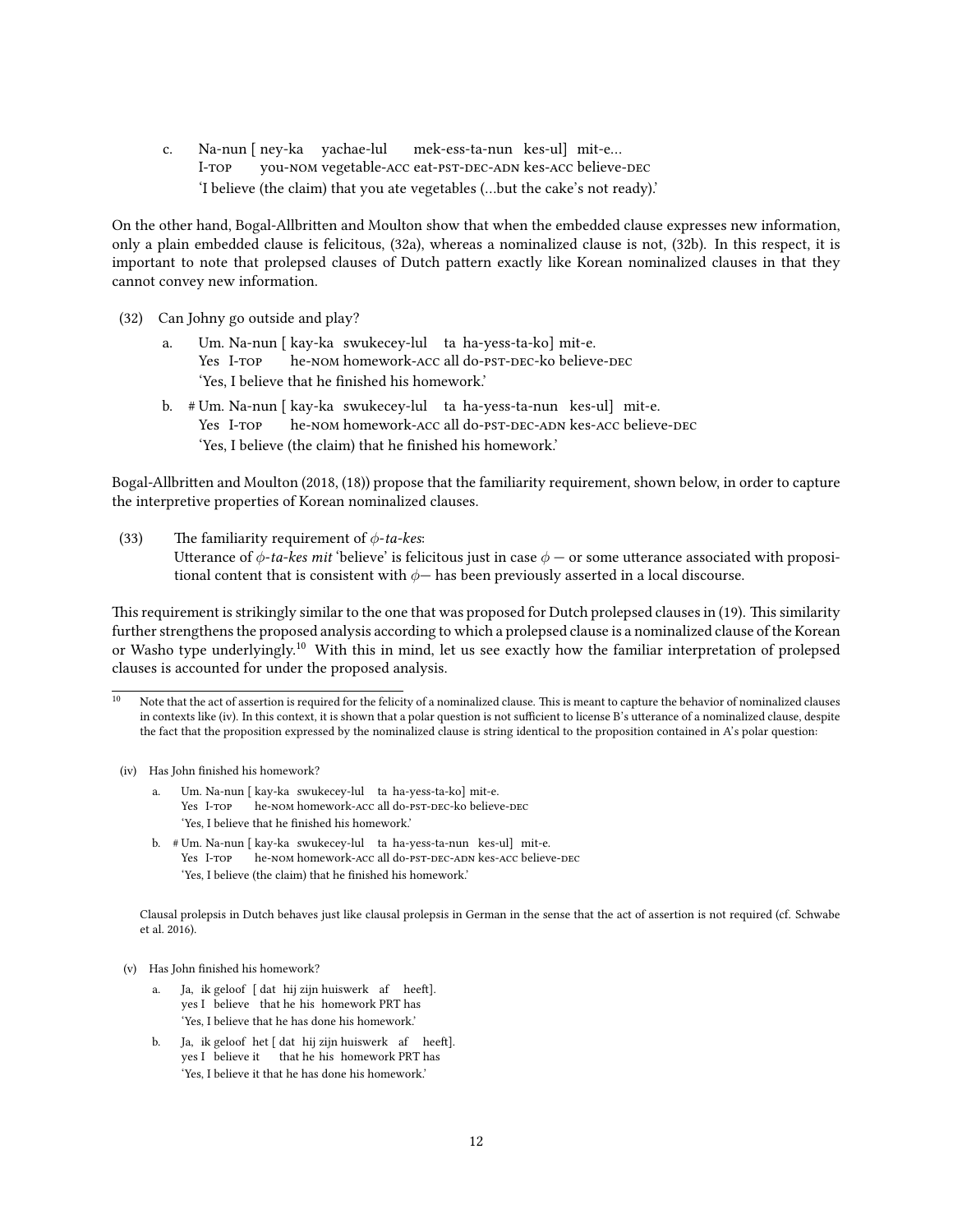#### 4.3.2 Analysis: familiarity

Following Kratzer (2006), Moulton (2015) and Elliott (2016), Bochnak and Hanink (to appear), I assume that embedded clauses denote sets of individuals whose content is a certain proposition, just as shown in (34a). Under this view, an embedded proposition is linked to its content via a function  $conv_w$ , (34b), that maps an individual x and a world w to sets of worlds compatible with the content of  $x$  (cf. Moulton 2015, 312). Furthermore, a proposition is turned into properties of individuals via a functional head introduced in the left periphery,  $F_{\text{prop}}$ , with the denotation in (35a). Specifically,  $F_{\text{prop}}$  takes a proposition and returns a predicate of individuals whose content is the proposition denoted by the clause, (35b).

(34) a.  $\int \int f(x) \, dx$  as the sum of the sum of  $\int u(x) = \lambda x$ . Contrarely  $\int x^2 \cdot dx$ . Bob is a fraud in w' b.  $\text{corr}_{w}(x) = \{w': w' \text{ is compatible with the intentional content determined by } x \text{ in } w\}$ 

(35) a. 
$$
[\![ \mathbf{F}_{\text{PROP}} \!]\!]^w = \lambda p_{\lt s,t} \cdot \lambda x_e [\text{CONT}_w(x) = p]
$$
 Moulton (2015),  $\text{Elliott (2016)}$  b.  $[\![ \mathbf{F}_{\text{PROP}} \![\text{CP}]\!]^w = \lambda x_e [\text{CONT}_w(x) = [\![\text{CP}]\!]]$ 

The assumption that dat-clauses are predicates finds support in the fact that just like English that-clauses, they can be combined with content nouns, e.g. idea, rumor, (36a). According to Moulton (2015), content nouns denote individuals with propositional content. Furthermore, Moulton argues that embedded clauses that can combine with a content noun in a construction as the one in (36a) have the same denotation as the content noun, that is, they denote a set of individuals with propositional content. Given this, the fact that an embedded dat-clause is allowed to combine with a content noun supports the idea that Dutch *dat*-clauses too denote predicates of individuals with propositional content. Additionally, just like English *that-clauses, dat-clauses behave like predicates in cases like (36b)* where it is shown that a *dat*-clause can be used as predicates in copular constructions with the content noun in subject position.

- $(36)$  a. the idea that she soon would come idee dat zij gauw zou komen. 'The idea that she would come soon.'
	- b. Het idee is dat zij gauw zal the idea is that she soon would come komen. 'The idea is that she would come soon.'

In clausal prolepsis, I assume that a *dat*-clause is turned into type  $e$  via the nominal structure under which it is embedded. Specifically, the prolepsed clause in (37), repeated from (1), is semantically composed as shown in (38), where the CP enters the derivation in the complement position of idx. The LF in (38) shows that idx and CP, two property denoting expressions, are semantically composed via Predicate Modification, just like the idx and the NP in anaphoric definites. idxP also denotes a property, and so it is combined with D, realized by het in Dutch, via Function Application. The DP is an individual denoting expression which in turn saturates the argument position of the matrix verb via Function Application. Given the LF in (38), I assume just as in Bochnak and Hanink's (to appear) analysis of familiarity in Washo nominalized clauses, that the prolepsed clause, that is, the CP in (38) is interpreted as familiar because idx maps the index (1, in 38) to the salient individual from the discourse whose content is compatible with the proposition expressed by the prolepsed clause.<sup>11</sup>

 $(37)$ I hope it  $hoop (het<sub>i</sub>) [dat je with]$ <sub>i</sub>. that you win 'I hope that you win.'

<sup>11</sup> Hanink (2021) note that 'Nothing especially crucial to the analysis hinges on the view that familiarity is introduced by idx.' Alternative analyses of the way familiarity arises is pursued in Kastner (2015) and in Bogal-Allbritten and Moulton (2018). In these works, familiarity is encoded in the denotation of the D-head that is used in the formation of nominalized clauses. However, as noted by Bochnak and Hanink (to appear), an advantage of their approach over the ones in Kastner (2015) and Bogal-Allbrien and Moulton (2018) is that all instances of definite D can be accounted for via a single D-head. On the other hand, in previous analyses such as Bogal-Allbritten and Moulton's analysis of familiarity in Korean nominalized clauses, and, in Schwarz's (2009; 2019) analysis of definite Ds as well, the D used to form familiar clauses corresponds to a different lexical entry from the one used in the formation of non-familiar definites. Here I adopt the analysis of Bochnak and Hanink exactly because the different instances of het can be subsumed under a single D-entry, thus, avoiding accidental homophony.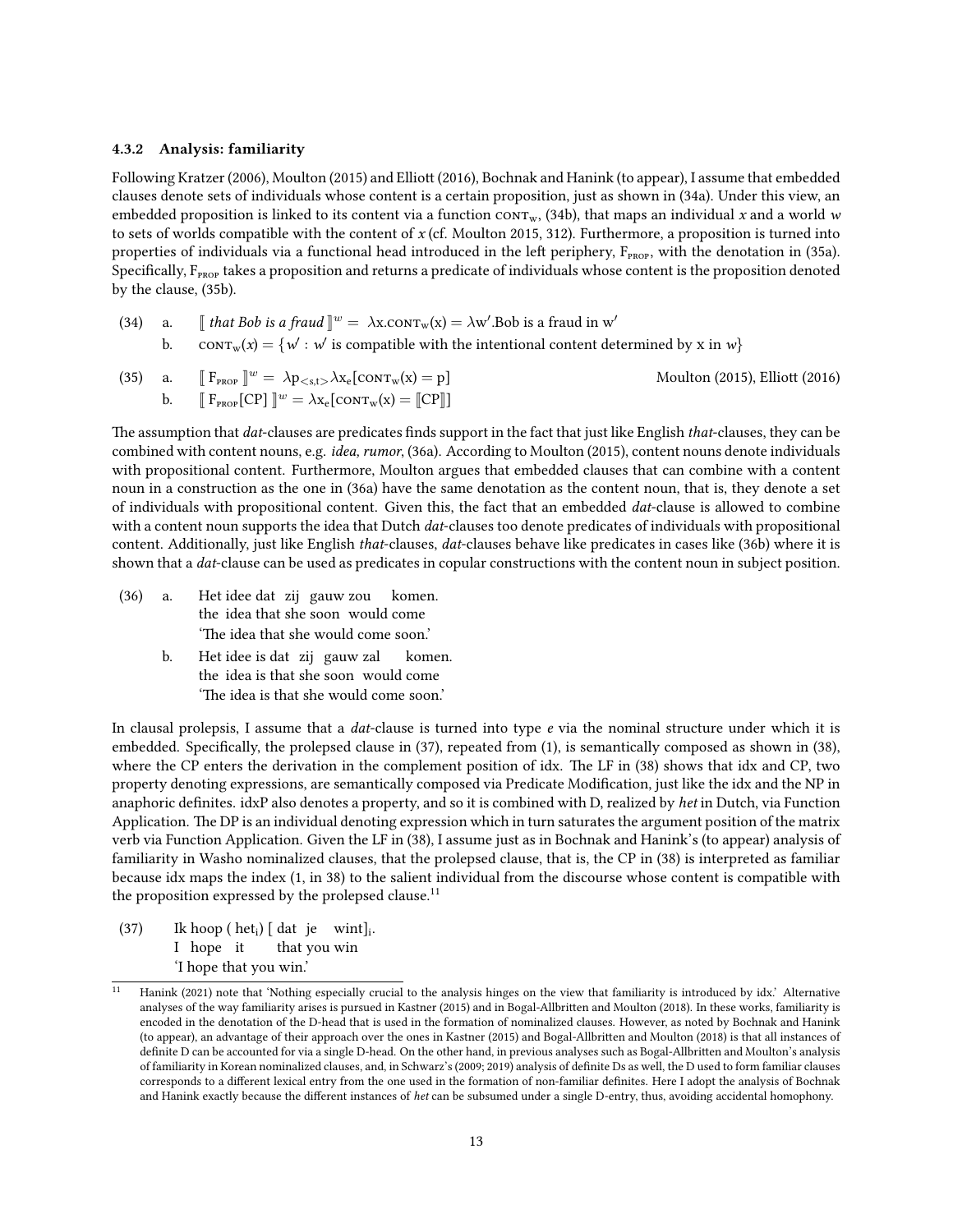

To sum up, I showed that a DP-analysis of Dutch clausal prolepsis can account for a number of its properties, namely, (a) that clausal prolepsis is formed with a propositional pronoun, (b) that it clausal prolepsis is only possible in contexts where propositional het can occur, (c) that the prolepsed clause is interpreted in the internal argument position of the verb, (d) that clausal prolepsis leads to a familiar interpretation.

### 5 Extraposition

In the previous sections, I showed that a DP-analysis of clausal prolepsis according to which the prolepsed clause realizes a nominalized clause underlyingly, just as shown in (39), repeated from (27), can account for several properties of het and the prolepsed clause.



In this syntactic structure, het and the prolepsed clause form a constituent. However, even a cursory inspection of clausal prolepsis in an embedded context, as in (40), shows that het and the prolepsed clause surface as separate units suggesting that they do not form a form a constituent on the surface.

(40) — Jan zei dat hij het<sub>i</sub> toch hoopte [ dat deze beslissing genomen was]<sub>i</sub>. John said that he it yet hoped that this decision taken was 'Jan said that he hoped it that this decision had been made.'

How does the surface order in (40) arise from the syntactic structure in (39)? I will resolve this tension between the underlying structure in (39) and the surface order in (40) by assuming that the CP of Dutch undergoes syntactic movement out of the DP, extraposition, and I will provide evidence in favor of such movement operations. The idea that the Dutch embedded clauses formed with *dat* undergo extraposition is rather standard in the literature (cf. Broekhuis and Corver 2019 and references therein), and has been implemented in different ways.<sup>12</sup> The most recent analyses of CP-extraposition involve movement of the CP either leftward (cf. Hinterholzl 1999, Kayne 2005,

 $12$  The proposed analysis also remains open as to why CP-extraposition is obligatory. It might be related to the way the CP is semantically composed with the matrix verb, as e.g. in Moulton (2015). Alternatively, the proposed analysis is also compatible with Sudhoff's (2016) idea that CP-extraposition is obligatory due to phonological reasons arising in the syntactic structure underlying clausal prolepsis. Specifically, Sudhoff proposes that after factive predicates, the prolepsed CP enters the derivation in the complement position of D. Furthermore, the German counterpart of Dutch het, es, '[…] cannot serve as the phonological head of the complex DP, which prevents it from occurring together with the embedded clause at the surface. The obligatory extraposition of clauses associated with correlate-es can, thus, be described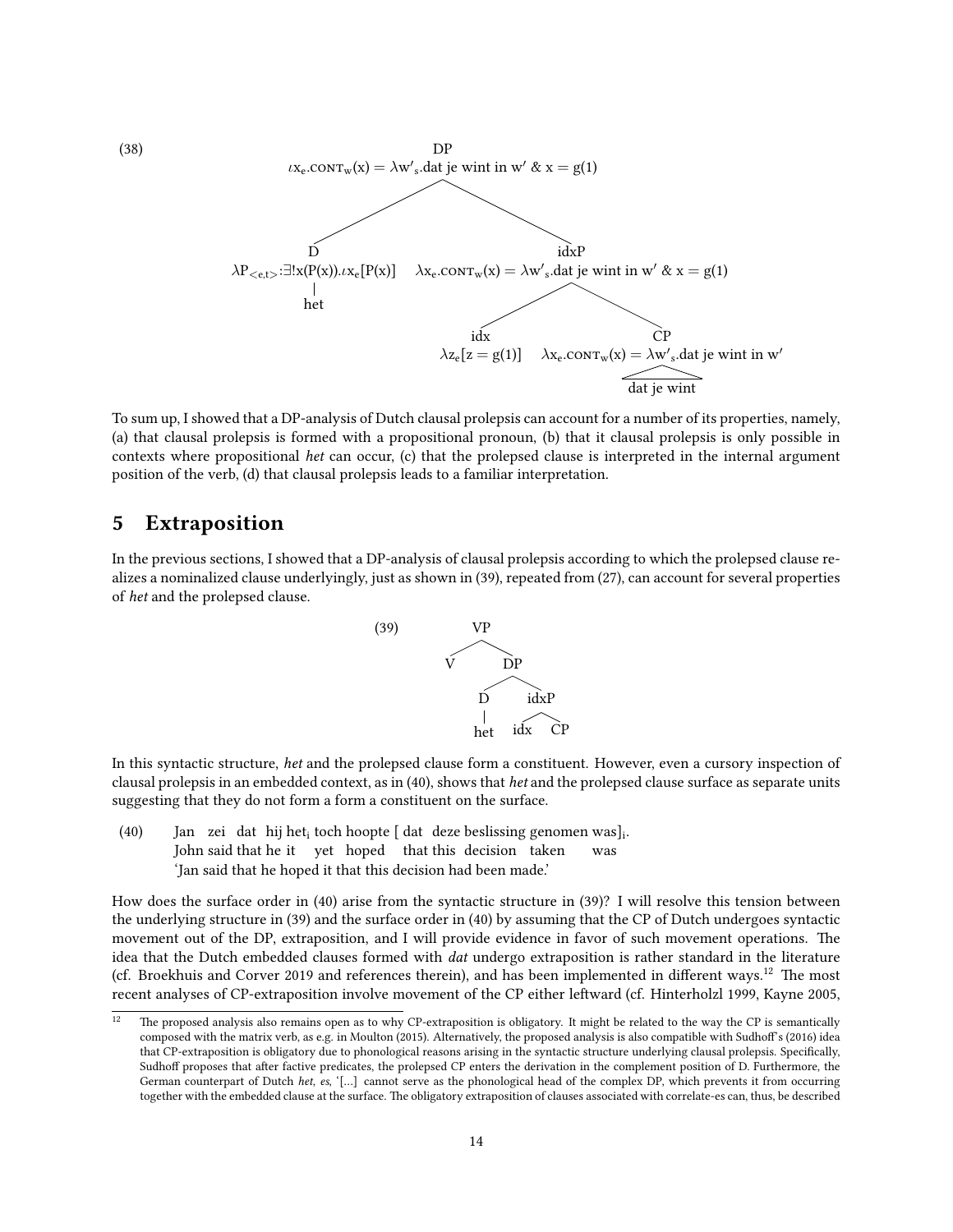Koopman and Szabolcsi 2000 and Moulton 2015 i.a.) or rightward (cf. Bruening 2018 i.a.).<sup>13</sup> In this paper I will not take a stand on what the correct analysis of extraposition is, as this is a topic the scope of which extends beyond this paper; what is important for the purposes of this paper—and what this paper will provide evidence for—is that the CP, which, as shown previously, starts out low in a DP-internal position, subsequently moves to a structurally higher position.<sup>14</sup>

## 6 Extraposition of the CP out of the DP

In this section I present various pieces of evidence from the distribution of different propositional DPs and the distribution of clausal prolepsis in support of the idea that the prolepsed CP undergoes extraposition out of the DP.

#### 6.1 Proform choice

The proposed analysis of clausal prolepsis assumes that the prolepsed CP undergoes movement out of the DP where it enters the derivation. Furthermore, under standard assumptions regarding successive cyclicity, the CP must undergo movement through Spec,DP. This is so because Spec,DP constitutes a phase edge position.<sup>15</sup> Given this, a prediction of the proposed analysis is that clausal prolepsis should be blocked in case Spec,DP is occupied. In what follows, I show that the demonstrative dit 'this' illustrates exactly this case. I begin by illustrating the various usages of the demonstrative. To start with, the Dutch demonstrative dit is ambiguous just like het, between individual and proposition denoting depending on whether they have an individual-denoting expression or a proposition as antecedent. For instance, (41) illustrates an example in which dit 'this' is individual denoting.

(vi)

<sup>14</sup> A question that arises is if CP movement changes the way in which the CP is semantically composed with idx in (38). In previous literature, the lower copy of a moved CP is turned into type e via the rule of Trace Conversion (cf. Fox 2002, Takahashi 2010, Moulton 2015). In the proposed analysis, idx denotes a property,  $\langle e,t \rangle$ , so, if Trace Conversion applies to the low copy of the CP, the trace-converted phrase, denoting e, and idx will be combined via Function Application. In this case, idxP will denote type t, just as shown in (19). An immediate consequence of this is that D, which can only be composed with expressions, like an NP or idxP, that denote  $\langle e, t \rangle$ , will no longer be able to combine with idxP to form a DP, due to a type mismatch.



However, since clausal prolepsis was shown previously to realize a DP underlyingly, then the copy of the CP inside the DP cannot be interpreted via Trace Conversion because, as was shown in (vi), the denotation of an idxP which comprises idx and a trace converted CP is not compatible with the semantics of D and thus, blocks its merger. Given the above, I assume that there is only one way in which the meaning of the CP can be semantically composed with the rest of the syntactic structure realized by clausal prolepsis, that is, idx and D. This way is illustrated in (38). As we saw, the CP enters the derivation in the complement position of idx in this case. Furthermore, even though there are different copies of the CP that are created throughout the derivation due to movement/extraposition of the CP outside the DP, the copy of the CP in the complement position of idx is fully interpreted at LF. I assume that the mechanism that allows the lowest copy of the CP to be fully interpreted in this case is total reconstruction (cf. Sportiche 2005 i.a. on total reconstruction). Indeed, the assumption that the prolepsed CP undergoes total reconstruction finds support in the data we considered in Section 3.3. These data show that the prolepsed CP can be fully interpreted in the verb's internal argument position, exactly like it is predicted by the assumption that the CP undergoes total reconstruction. Given this, we can now conclude that CP movement does not change the way in which the CP of clausal prolepsis is shown to be semantically composed with idx in (38) because the CP in this case is fully interpreted in its base position via total reconstruction.

as a consequence of the lack of possible stress assignment to the syntactic head of the DP-shell.' The proposed analysis is different from Sudhoff's because the DP realized by clausal prolepsis after non-factive predicates also comprises idxP (cf. 26). However, in this case as well, it is possible that CP-extraposition is obligatory due to phonological properties of het, which, just like es, cannot serve as the head of the complex DP in (26).

See also Zwart (1993) for a non-movement analysis of CP-extraposition, and Moulton (2015) and fn.20 for criticism.

For a DP-as-a-phase analysis, see Chomsky (2000), Svenonius (2004), Bošković (2005) among many others.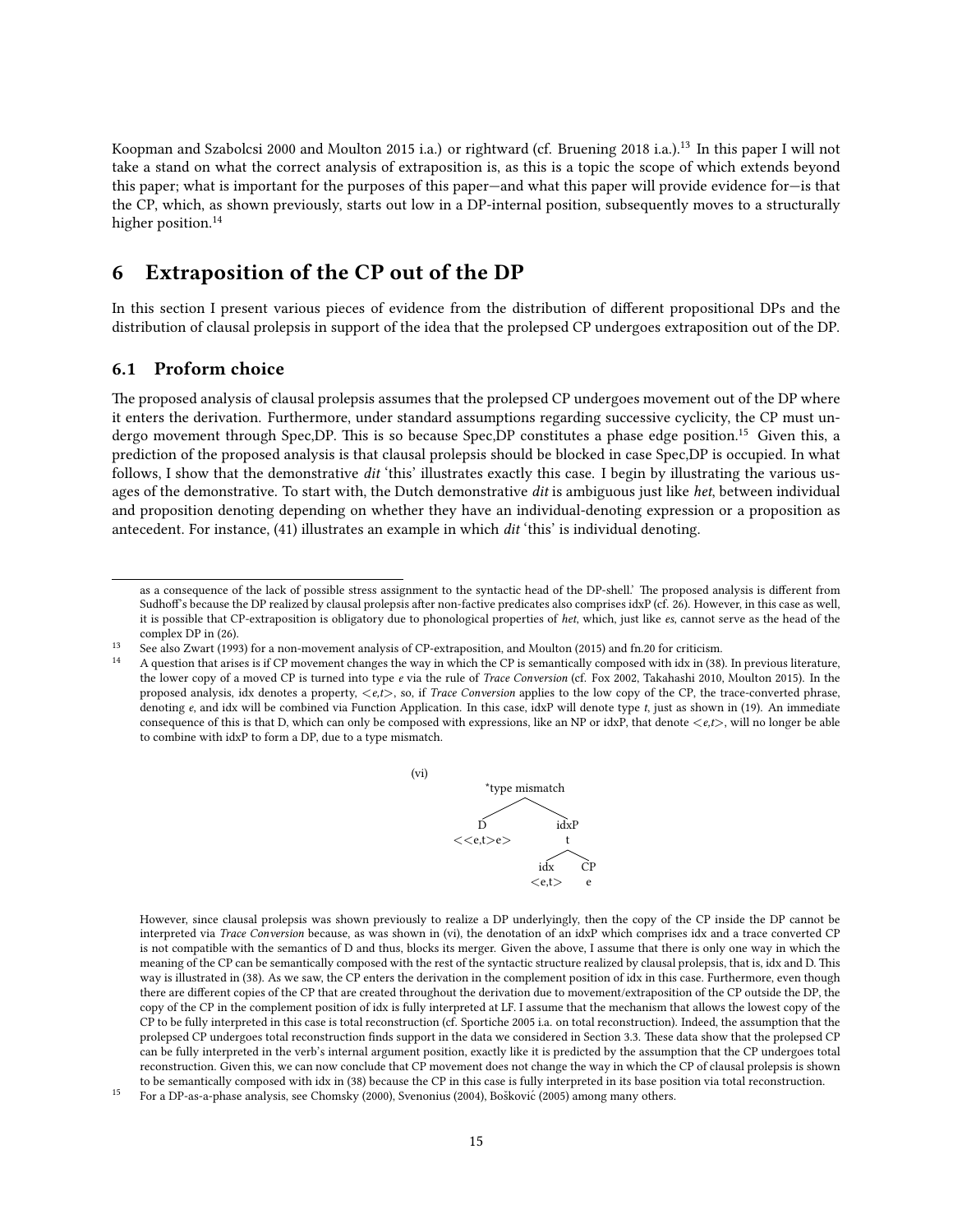(41) Jan ging naar de bibliothee $k_i$ . Dit<sub>i</sub> was zijn favoriete plek in de stad. Jan went to the library this was his favorite place in the city 'John went to the library. This was his favorite place in the city.'

Under the propositional usage, dit 'this' can have a proposition as an antecedent. So, assuming a speaker, Speaker A, who utters a proposition like *blue whales are pregnant for 10-12 months*, Speaker B can use the sentence in (42) as a possible answer. In this case, dit can pick the proposition introduced by Speaker A as an antecedent.

(42) ? Dit wist ik. this knew I 'I knew this.'

 $(43a)$  shows that dit 'this' can relate semantically to a clause that follows,  $(43a)$ .<sup>16</sup> Nonetheless,  $(43b)$  shows that this property is not sufficient to license dit in clausal prolepsis.<sup>17</sup>

- $(43)$  a. I knew this: Erik was here wist dit: Erik was hier. 'I knew this: Erik was here.'
	- b. \* Ik wist dit [ dat jij er I knew this that you there are bent]. Intended: 'I knew this that you are there.'

Since in principle dit can have as antecedent a proposition that follows it (cf. 43a), I argue that dit is blocked in clausal prolepsis as a result of the syntax of demonstratives and extraposition of the prolepsed CP. In previous literature, demonstratives are assumed to be phrasal elements project complex structure. Furthermore, the consensus in previous literature on demonstratives is that they occupy Spec,DP (cf. Bernstein 1997, Leu 2007, 2015, Roehrs 2010 i.a.). In clausal prolepsis, I assume that CP-extraposition takes place via successive cyclic movement through the first phase edge, that is, Spec,DP, just as shown in (44).



<sup>16</sup> The discussion here does not include *dat* 'that'. Just like *het, dat* cannot be used in clausal prolepsis, (viia). However, it is unclear whether this is due to syntactic reasons because in contrast to dit, dat cannot be used cataphorically more generally, as shown by the fact that it cannot refer to a clause that follows it, (viib).

- (vii) a. \* Ik wist dat<sub>i</sub> [ dat jij er bent]<sub>i</sub>. I knew that that you there are Intended: 'I knew that: that you are there.'
	- b. \* \*Ik wist dat<sub>i</sub>: [ Erik was hier]<sub>i</sub>. I knew that Erik was here Intended: 'I knew that: Erik was here.'
- Note that in German, the demonstrative can be used to double a clause (cf. Sudhoff 2016 i.a.). This is possible in Dutch too. However, in that case there has to be a noticeable and obligatory intonational break separating the clause containing the demonstrative from the embedded CP. I take this to suggest that in Dutch (and possibly in German too), demonstratives are used in a different construction, namely, right dislocation.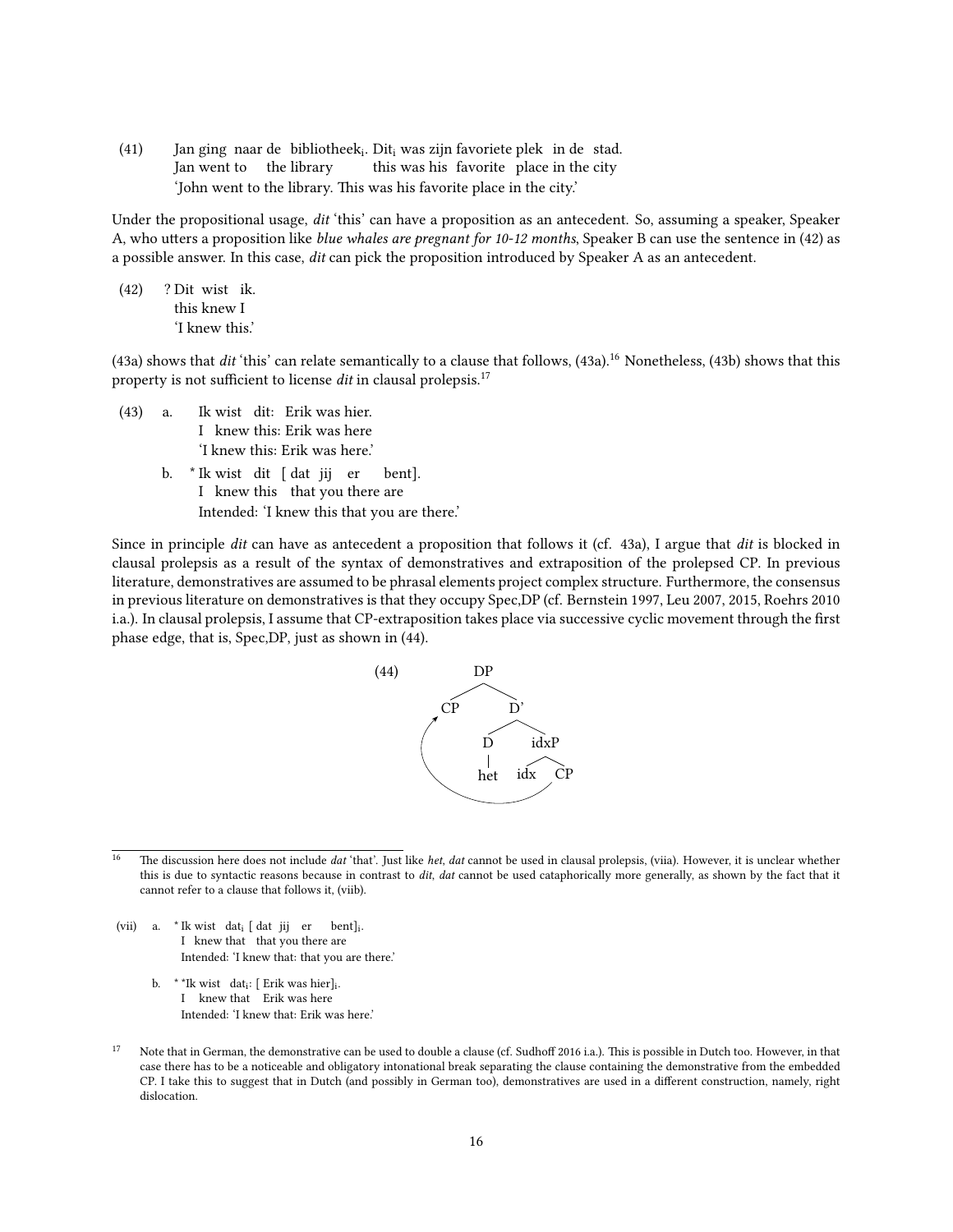On the other hand, the fact that clausal prolepsis cannot be formed with a demonstrative, like dit, as was shown in (43b), follows straightforwardly because occupying Spec,DP, demonstratives block the escape hatch through which movement of the CP transits in clausal prolepsis. All in all, the restriction dit is subject to in clausal prolepsis provides a first piece of evidence that the prolepsed CP undergoes syntactic movement through Spec,DP into a higher position.<sup>18</sup>

### 6.2 VP-fronting

Next, I present evidence from VP-fronting in clausal prolepsis that provides further support to the idea that the prolepsed CP undergoes movement out of the DP. I begin by illustrating a standard case of VP-fronting, in (45b), where the VP moves from its underlying position in (45a) into a clause-initial position.

- $(45)$  a. Jan will not admit zal niet toegeven dat het probleem nu opgelost is. that the problem now solved is 'Jan will not admit that problem is now solved.'
	- b. [ Toegeven] zal Jan niet dat het probleem nu opgelost is. admit will Jan not that the problem now solved is 'Jan will not admit that problem is now solved.'

Although this type of fronting is referred to as VP-fronting, it is important to note that it can affect constituents larger than a VP. This is illustrated in (46), where the constituent that is fronted not only comprises a verb, but a scrambled object DP, boeken 'books', as well. That the object has undergone scrambling is witnessed in (46) by the fact that it precedes the adverb meermaals 'repeatedly'.

(46) [ Boeken meermaals lezen] doet hij niet. books repeatedly read does he not 'He does not repeatedly read books.'

With this in mind, let us now turn to clausal prolepsis and VP-fronting, shown below with the verb beloven 'promise'. (47a) shows that beloven can take an embedded clause as an argument, and (47b)-(47c) show beloven can undergo fronting either by itself or together with the embedded clause.<sup>19</sup>

The issue faced by this account is that it cannot account for the ungrammaticality of (43b). As discussed in Bennis (1986) the proleptic pronoun and the embedded clause are only linked via coindexation. Since dit can be coindexed with a CP that follows it, (43a), the derivation in (ix), where dit is the internal argument of the verb and is coindexed with a CP merged as a VP-adjunct, cannot be ruled out, and, thus, the ungrammaticality of (43b) cannot be accounted for.

(ix)  $[\text{VP} \space V \space \text{d} \text{it}_i] \space \text{CP}_i]$ 

- (x) a. [ Lezen] wil ik die boeken niet. read want I the books not 'I do not want to read the books.'
	- b. [ Die boeken lezen] wil ik niet. the books read want I not 'I do not want to read the books.'

The ungrammaticality of (43b) cannot be accounted for by accounts such as the one in Bennis (1986) where the proleptic pronoun and the embedded clause enter the syntactic derivation as two separate constituents. Specifically, Bennis (1986) argues that clausal prolepsis is formed with het merging in the internal argument position of the verb, and the CP merging as a VP-adjunct.

<sup>(</sup>viii)  $[\text{VP} \text{Vp} \text{V} \text{het}_i] \text{CP}_i]$ 

The pattern illustrated in (47) is not unique to clausal arguments. For instance, (xa) shows the VP can undergo movement by itself in which case the DP may be stranded in a position higher than negation where it has undergone scrambling. (xb) shows that scrambling to a position past negation is not obligatory; so, die boeken may also undergo scrambling lower than negation in which case it can undergo fronting together with the VP.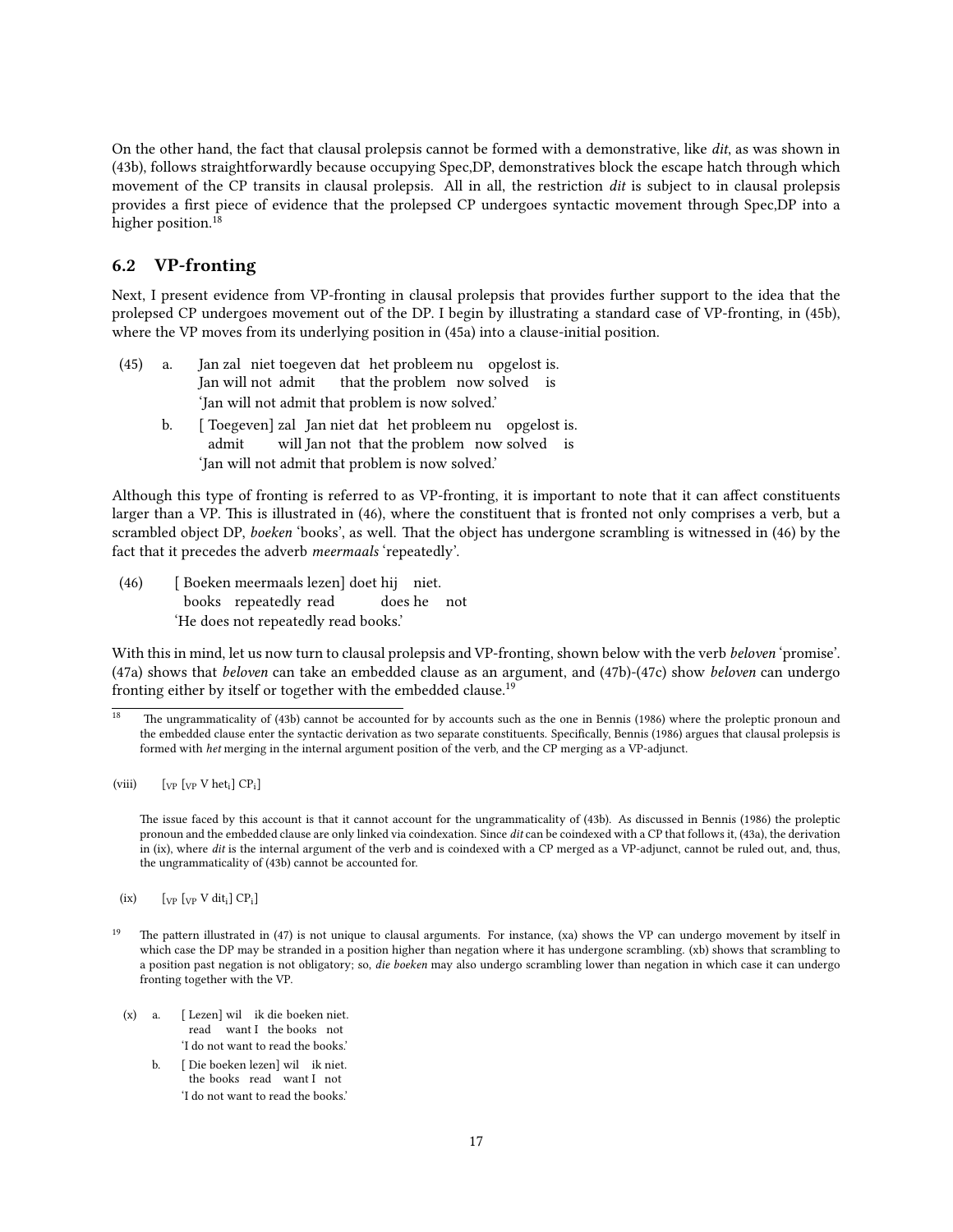- $(47)$  a. Jan wants not promise that he comes wil niet beloven [ dat hij komt]. 'Jan doesn't want to promise that he will come.'
	- b. [ Beloven] wil hij niet [ dat hij komt]. promise wants he not that he comes 'Jan doesn't want to promise that he will come.'
	- c. [ Beloven [ dat hij komt]] wil promise that he comes wants he not hij niet . 'Jan doesn't want to promise that he will come.'

Following Broekhuis and Corver (2019), I assume that beloven undergoes fronting via VP-movement. Given this, the fact that beloven can undergo fronting without the embedded clause, (47b), suggests that the syntactic position to which CPs undergo movement is outside the VP, as shown in (48).<sup>20</sup> The VP which forms a constituent on its own after movement of the CP to its extraposed position is allowed to undergo fronting. Furthermore, (47c) shows that VP-fronting can target a larger constituent, shown as XP below, which comprises the CP in its moved position. As mentioned before, I assume that the syntactic position the CP occupies outside the VP is the result of extraposition.



Beloven may also license clausal prolepsis, (49a). In this case, the fronting possibilities are the following: the verb can undergo fronting either alone, (49b), or together with het, (49c). The verb may also undergo fronting together with the pronoun and the prolepsed clause, (49d). However, the contrast between (49d) and (49e) shows that the verb can undergo fronting with the clause only if het is included in the fronted constituent.

- $(49)$  a. hij wants it not promise that he comes Hij wil het niet beloven [ dat hij komt]. 'He doesn't want to promise it that he will come.'
	- b. ? [ Beloven ] wil promise wants he it not that he comes hij het niet [ dat hij komt]. 'Jan doesn't want to promise it that he will come.'
	- c. [ Het [ beloven ]] wil it promise wants he not that he comes hij niet [ dat hij komt]. 'Jan doesn't want to promise it that he will come.'
	- d. [ Het [ beloven [ dat hij komt]]] wil it promise that he comes wants he not hij niet. 'Jan doesn't want to promise it that he will come.'
	- e. \* [ Beloven [ dat hij komt]] wil promise that he comes wants he it not hij het niet. 'Jan doesn't want to promise it that he will come.'

(49b) suggests that the prolepsed clause as well as het are outside the VP, and so the VP is allowed to undergo movement because it forms a constituent on its own, as in (47b). The idea that the prolepsed clause is outside the VP also finds support in (49c) where it is shown that VP movement can target a constituent which includes het, but not the prolepsed clause. The same example shows shows that in clausal prolepsis, the syntactic position of the prolepsed

<sup>&</sup>lt;sup>20</sup> This speaks against Zwart (1993) according to which embedded clauses stays in-situ, that is, in the complement position of the verb. If that were the case, VP-fronting should not be allowed to take place without the embedded clause, contrary to fact.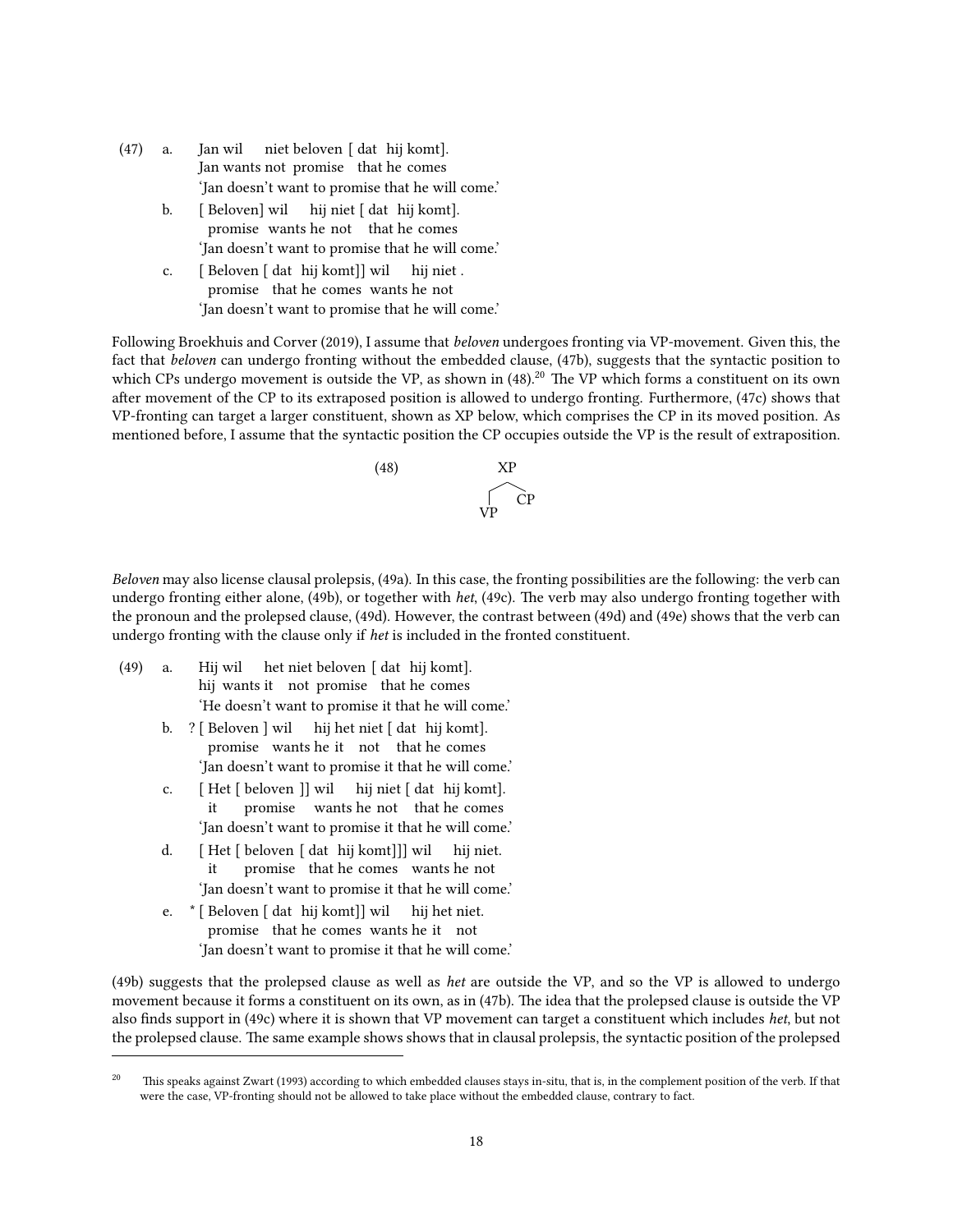clause is higher than the scrambling position of het. This fact is illustrated in the syntactic structure in (50), where het corresponds to the DP, and occupies a position higher than the VP out of which it has undergone scrambling. The same structure also shows that the syntactic position of the prolepsed clause, that is, the CP, is higher than both het and the VP. In this structure, the DP realized by het and the VP form a constituent, which as a result can undergo movement, as we saw in (49c). The VP, DP and CP may also undergo fronting, as shown in (49d), and this follows from the structure in (50), as the VP, DP and CP form a constituent.<sup>21</sup> On the other hand, the VP and the CP do not form a constituent to the exclusion of the pronoun in (50) thus, the fact that the VP and CP cannot undergo fronting together, as was shown in (49e), follows straightforwardly.



To sum up, the VP-fronting facts suggest (i) that het as well as the embedded clause of clausal prolepsis occupy a position outside the VP, (ii) that the embedded clause occupies a syntactic position higher than het. However, since the prolepsed clause was shown to enter the derivation in a low position, that is, inside the matrix VP, there is only way in which it can also occupy a syntactic position higher than the matrix VP, and that is, via movement. So, the VP-fronting facts further strengthen the idea that the prolepsed CP undergoes movement in the course of the derivation outside the DP.<sup>22</sup>

- (xi) a.  $[c_{P1} \dots V \text{ correlate} \dots] [c_{P2} \text{ CP}_1 [\dots t_i \dots]] \rightarrow \text{PF-deletion}$ 
	- b.  $[$   $_{\text{CP1}} \ldots$  V correlate  $\ldots$   $]$   $[$   $_{\text{CP2}}$   $\text{CP}_i$   $\overline{\{\ldots, t_i \ldots\}}$

Note however that in this structure, the verb and the correlate do not form a constituent with the prolepsed clause, as a result of the fact that the prolepsed clause is contained in a different CP. Given this, the fact that the verb and the CP can undergo fronting as a constituent cannot be accounted for by the bi-clausal analysis of clausal prolepsis.

- (xii) a. \* [Abgelehnt [dass Maria mitkommt  $]_1$ ] haben [es t<sub>1</sub>] fast alle. rejected that Maria comes-along have it nearly all 'Nearly everybody has rejected it that Maria may come along.'
	- b.  $\cdot$  "[ Zurückgewiesen [ dass Maria kommt ]1], hat Max [ die Behauptung t1] sehr nachdrücklich. rejected that Maria comes has Max the claim very emphatically Intended: 'Max has very emphatically rejected the claim that Maria will come.'

Frey argues that the ungrammaticality of these two examples can be explained in the framework of Fox and Pesetsky (2005). In a nutshell, the idea is that (xiia) is ungrammatical because the linear order, 'es/Behauptung < dependent clause', established within the first spell out domain, that is, the DP is not maintained after fronting of the verb and the embedded clause. The reasoning behind Frey's turns out to be problematic once we consider different extraction patterns of CPs out of DPs in German. For instance, the following example, also repeated later in (52a), has been shown in Blümel (2021) to involve movement of the clause to the left of its extraction site. Under Frey's reasoning, this example should be ungrammatical, contrary to fact, because it violates the linearization established in the original spell-out domain, which just as in (52b) is 'Behauptung < dependent clause':

(xiii) [Dass er inkompetent sei]<sub>i</sub>, hat sie [ die Behauptung  $t_i$ ] gemacht. that he incompetent be had she the claim made 'She made the claim that he is incompetent.' Blumel (2021, (25)) "Blumel (2021, (25))

 $\frac{21}{21}$  The fact that *het*, the verb and the embedded clause can form a constituent speaks against the bi-clausal analysis of clausal prolepsis proposed in Ott and De Vries (2016). Under this analysis, the verb and the pronoun, identified as correlate in the structure below, are contained in CP1. The embedded clause is hosted in a different CP, CP2 below, and undergoes movement into the left periphery where it is interpreted as a Topic. The structure below the CP undergoes PF-deletion which gives rise to the surface order.

<sup>&</sup>lt;sup>22</sup> Looking at VP-fronting in German clausal prolepsis, Frey (2016) reports an identical data pattern as the one reported for Dutch in (49). Specifically, Frey argues that VP-fronting containing the embedded clause but not the proleptic pro-form is not possible, (xiia). This is exactly the case in Dutch, as we saw in (49e). Frey further notes that more generally whenever an embedded clause belonging to a DP is part of VP-fronting and the licensing DP is left behind, such as in the middle field, we find ungrammaticality. The latter is shown on the basis of an N+CP construction in (52b).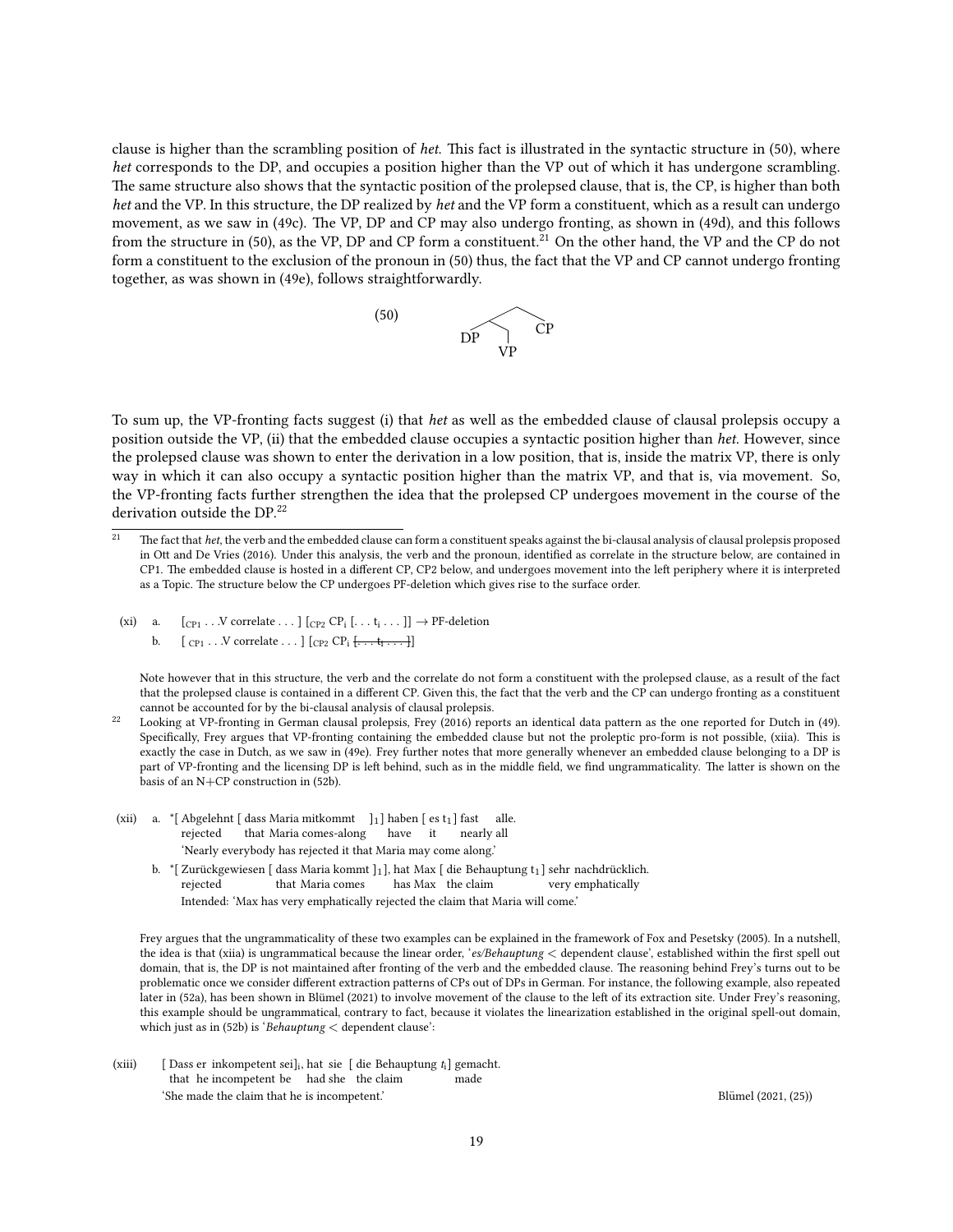#### 6.3 Islandhood

The facts we considered in the two previous sections speak in favor of the idea that the prolepsed CP undergoes movement out of a definite DP. Given this, a question that arises is how CP-movement is possible in this case if definite DPs are strong islands for extraction, as is usually assumed. Importantly, the idea that definite DPs are strong islands for extraction is mainly based on cases like (51) where it is shown that movement of the argument DP welk boek 'which book' out of a DP comprising a definite D, a noun and a CP gives rise to ungrammaticality:

- $(51)$  a. Jan has always heeft altijd  $\rm [_{DP}$  het feit  $\rm [_{CP}$  dat  $\rm [$  hij het boek niet gekocht heeft]] betreurd. the fact that he the book not bought has regretted 'Jan has always regretted the fact that he did not buy the book.'
	- b.  $\vert$ \*[Welk boek] $_{\rm i}$  heeft Jan altijd  $\vert$  [ $_{\rm DP}$  het feit [ $_{\rm CP}$  dat  $\vert$  hij niet t $_{\rm i}$  gekocht heeft] betreurd? which book has Jan always the fact that he not bought has regretted Intended 'Which book has Jan always regretted the fact that he bought?'

Note, however, that definite DPs do not always behave as islands for extraction. Specifically, it has been pointed out in the literature on German that CP movement is in fact allowed out of a definite DP (cf. Sudhoff 2016, Frey 2016, Blümel 2021). For instance, Blümel (2021) shows that a CP that is base generated in a N+CP construction can surface dislocated in a left peripheral position, (52a). Using reconstruction diagnostics, namely, Condition C and pronominal binding, Blümel further shows that the CP undergoes movement from inside the DP, thus challenging the view that movement out of a definite DP is uniformly banned. The view that definite DPs are islands is further challenged by cases like (52b) in which a CP that associates with a position in an  $N+CP$  construction surfaces to the right of this position.

| $(52)$ a. | [Dass er inkompetent sei], hat sie [ die Behauptung $t_i$ ] gemacht. |                               |                     |
|-----------|----------------------------------------------------------------------|-------------------------------|---------------------|
|           | that he incompetent be had she the claim                             | made                          |                     |
|           | 'She made the claim that he is incompetent.'                         |                               | Blümel (2021, (25)) |
|           | dass Deters Vermutung t sich nicht bewahrheitete                     | . [ dass Marie nur_scherzt] ا |                     |

b. dass that Peter's suspicion [ Peters Vermutung  $t_i$ ] sich nicht bewahrheitete REFL not proved-to-be-true that Marie only jokes. [ dass Marie nur scherzt]<sup>i</sup> . 'That Peter's suspicion did not prove to be true that Marie only jokes.' Sudhoff (2016, (18a))

Dutch is similar to German in that CP-extraposition out of DPs is allowed. This is illustrated in (53) where a *dat*-clause and an infinitival one can surface to the right of their extraction site: $^{23}$ 

- (53) a. ? omdat [DP Jans vermoeden ti] onwaar bleek because John's suspicion untrue turned.out [CP dat Marie alleen maar een grapje maakte]<sup>i</sup> . that Mary only but a joke made 'Because John's suspicion turned out untrue that Mary was only joking.'
	- b. omdat Jan  $\left[$ <sub>DP</sub> zijn hoop t<sub>i</sub>] opgaf  $\left[$ <sub>CP</sub> om Marie ooit nog terug te zien]<sub>i</sub>. because John his hope gave.up for Mary every still back to see 'Because Jan gave up the hope of ever seeing Marie again.'

Clausal prolepsis resembles the cases in (53) in that the dat-clause which originates in a DP-internal position surfaces extraposed to the right of its extraction site, just as illustrated in the simplified structure below:

Given that Fox and Pesetsky's cyclic linearization fails to account for the more general phenomenon of CP-movement out of DPs, I conclude that it cannot be extended to the Dutch patterns in (49).)

<sup>&</sup>lt;sup>23</sup> Note also that the extraction site of the prolepsed clause might also be inside a DP which is further embedded under a P, just as in the following example:

<sup>(</sup>xiv) omdat Jan over zijn hoop sprak om Marie ooit terug te zien. because John of his hope talked for Marie ever back to see 'because Jan talked about his hope to see Marie again.'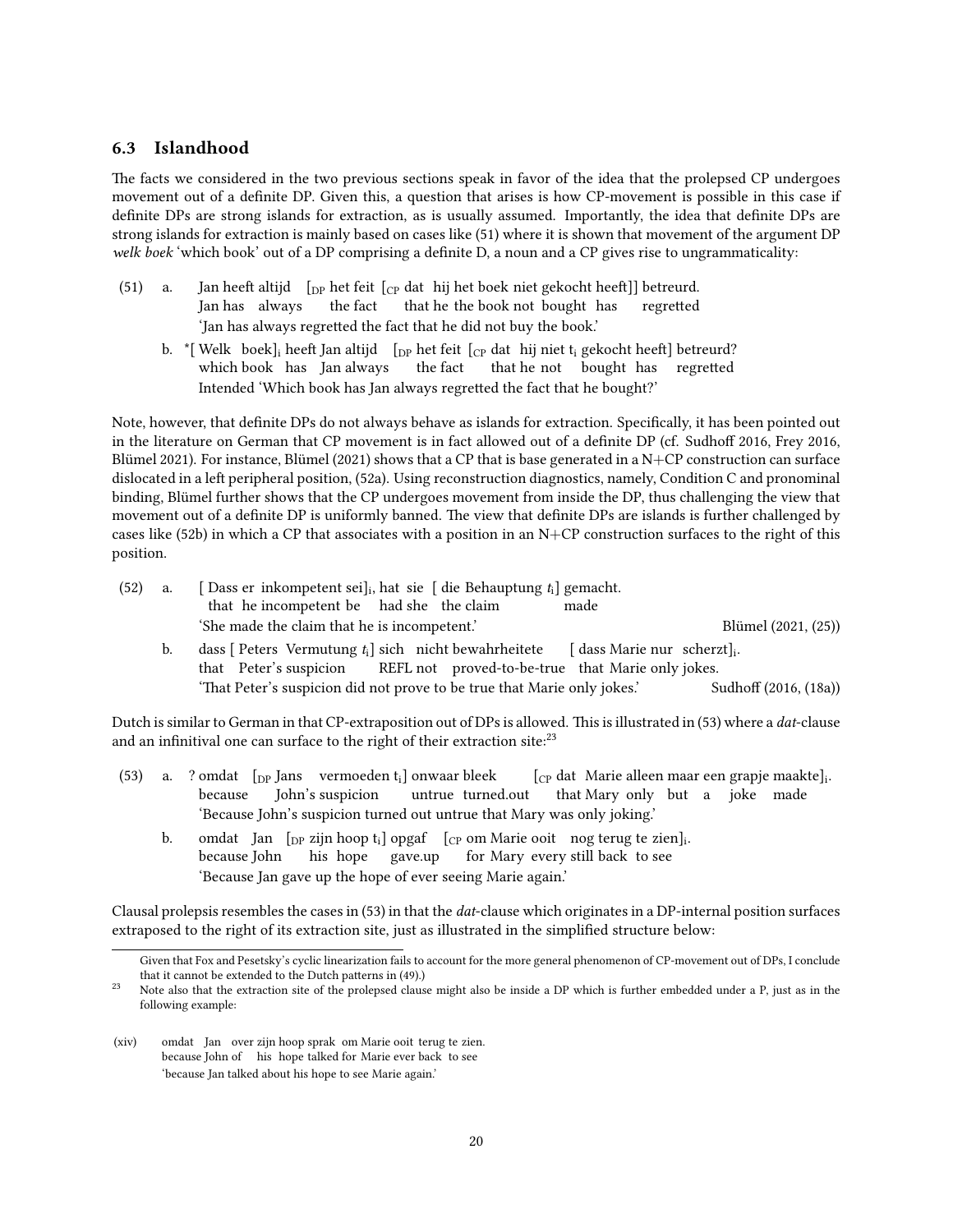$(54)$ hij wants wil [<sub>DP</sub> het t<sub>i</sub>] niet beloven [ dat hij komt]<sub>i</sub>. it not promise that he comes 'He doesn't want to promise it that he will come.'

I assume that clausal prolepsis realizes an additional case where just as in (53), CP-movement out of a definite DP is possible. So, the proposed analysis of clausal prolepsis is not challenged by island considerations because there is evidence that CPs are independently allowed to move out of a definite DP.

# 7 Additional advantages of the proposed analysis

In this last section, I show that an advantage of the proposed analysis is that it can provide an explanation for two additional properties of clausal prolepsis, namely, that it is allowed in nominalized infinitives, but not in nominalizations, and that the prolepsed CP stands in a selectional dependency with the matrix verb.

### 7.1 Clausal prolepsis with nominalizations

Under the proposed analysis, clausal prolepsis comprises two movement steps, that is, scrambling of het and movement of the CP into a higher position. Now a prediction of this analysis is that a formation that is not structurally rich as to permit scrambling of het, it should also not permit clausal prolepsis. This is so because lacking the syntactic position in scrambling is licensed, the formation in question should also lack the syntactic position higher than the scrambling position of het where the CP undergoes extraposition in clausal prolepsis (cf. 50). With this in mind, I look at two distinct formations, nominalizations and nominalized infinitives. Nominalizations do not allow clausal prolepsis, and this follows from the proposed analysis because in comparison to the corresponding verbs, they are structurally deficient, lacking the higher position targeted by CP-extraposition, as can be shown by the fact that they block scrambling, and do not allow modification by certain adverbs. On the other hand, nominalized infinitives which project more structure, thus, allowing scrambling and modification by higher adverbs, do permit clausal prolepsis.

#### 7.1.1 Nominalizations: clausal prolepsis and scrambling

As discussed already, I propose that in nominalizations, clausal prolepsis is not allowed because in contrast to verbs, nominalizations lack the syntactic position where the prolepsed CP undergoes extraposition. This position which, as shown in (50), is higher than the scrambling position of het, cannot be present in nominalizations as a result of the fact that they also lack lower syntactic positions. The latter is illustrated by the fact that unlike in verbs, scrambling and modification by certain adverbs is blocked in nominalizations. I begin by illustrating the fact that clausal prolepsis is blocked in nominalizations. Here this fact is shown with a nominalization like ontkenning 'denial'. This nominalization comprises the root *ontken*, also used in the formation of the verb *ontkennen* 'deny', and the nominalizer -ing. Ontkenning takes PPs as arguments. One such PP may comprise het, which is independently known to be turned into er next to a P. In this case, (55) shows that het, realized as er, cannot be linked to an embedded clause suggesting that nominalizations like *ontkenning* block clausal prolepsis.<sup>24</sup>

Note that in (55), er can be propositional because, as shown below, it can have as an antecedent a proposition from the discourse. **Context:** It was known to everybody [that John committed the crime] $_{i}$ . So,

 $(xv)$ the denial ontkenning ervan<sub>i</sub> door de rechters maakte Mary van streek. it-of by the judges made Mary van upset 'The denial of it by the judges upset Mary.'

The behavior of clausal prolepsis in nominalizations is consistent with the Prop-prolepsis generalization; according to this generalization, clausal prolepsis can occur only in those contexts where propositional het can occur. This does not mean, however, that there are no contexts, like in nominalizations, where propositional het is possible, but clausal prolepsis is not.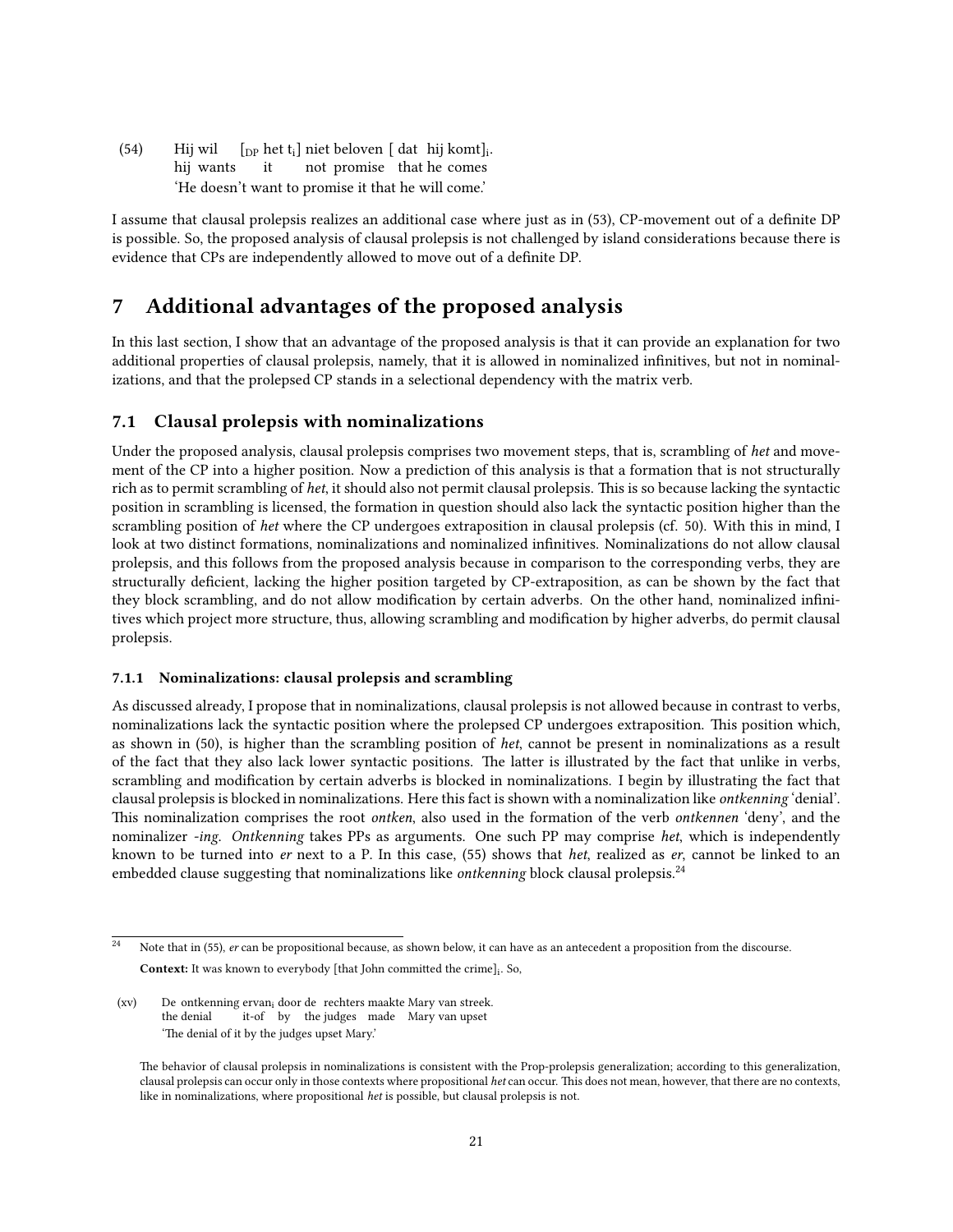$(55)$ the denial ontkenning er<sub>i</sub>van (\* [ dat Jan ziek is]<sub>i</sub>). it-of that Jan sick is Intended: 'The denial of it that Jan is sick.'

With this in mind, let us now consider two facts which suggest that nominalizations lack the high syntactic positions where the prolepsed CP undergoes movement: in contrast to verbs, nominalizations cannot license (a) modification by certain adverbs, and (b) scrambling. The first fact is shown below with adverbs, such as waarschijnlijk, vaak, nooit, helemaal 'probably, often, never, completely'. These adverbs can modify the verb ontkend 'deny', (56), whereas they cannot modify the corresponding nominalization, as shown in (57).

- $(56)$ I have it probably heb het waarschijnlijk/ vaak/ nooit/ helemaal (\* het) ontkend. often never completely it denied 'I probably/ often/ never/ completely denied it.'
- (57) \* De waarschijnlijk/ vaak/ nooit/ helemaal ontkenning. the probably often never completely denial 'The probably/ often/ never/ completely denial.'

Turning to scrambling, the fact that it is not allowed in nominalizations is illustrated below by comparing the verb vraagen 'ask' to ontkenning. The verb can take a PP as an argument, which in turn may comprise a pronoun, namely, er. As shown in (58), er can either stay in-situ, that is, within the PP, (58a), or it can undergo scrambling out of the PP, as shown in (58b). On the other hand, nominalizations cannot license scrambling, as shown by the fact that when er is hosted in a PP that serves as an argument of onkenning, er can only surface in a fixed position. Specifically, (59a) shows a nominalization, ontkenning, which takes a PP argument comprising er. As shown in the contrast between (59a) and (59b), er can only stay inside the PP, but it cannot undergo scrambling in which case it would surface in a prenominal position, as shown in (59b).

- (58) a. ? Jan zei dat ze nooit er-naar vraagt. John said that she never it-for asks 'John said that she never asks for it.'
	- b. Jan zei dat ze er nooit naar vraagt. John said that she it never for asks 'John said that she never asks for it.'
- $(59)$  a. the denial ontkenning er-van. it-of 'The denial of it.'
	- b. \* De er ontkenning van. the it denial of 'The denial of it.'

Now adverbs are standardly assumed to be licensed syntactically by certain syntactic positions (cf. Cinque 1999 and references therein). So, the fact that nominalizations cannot be modified by waarschijnlijk, vaak, nooit, helemaal suggests that the relevant syntactic positions that are involved in the licensing of these adverbs are present in verbs, but absent in nominalizations like *ontkenning*. This said, note also in (56) that *het* must undergo scrambling, and, most crucially, that its scrambling position is higher than the syntactic position where waarschijnlijk, vaak, nooit, helemaal are licensed, just as illustrated in the simplified structure below:

(60)  $\left[\begin{array}{cc} \begin{bmatrix} \begin{bmatrix} \begin{bmatrix} \begin{bmatrix} \begin{bmatrix} \begin{bmatrix} \end{bmatrix} \end{bmatrix} & \begin{bmatrix} \end{bmatrix} & \end{bmatrix} \\ \begin{bmatrix} \begin{bmatrix} \begin{bmatrix} \end{bmatrix} & \begin{bmatrix} \end{bmatrix} & \begin{bmatrix} \end{bmatrix} & \begin{bmatrix} \end{bmatrix} & \begin{bmatrix} \end{bmatrix} & \begin{bmatrix} \end{bmatrix} & \begin{bmatrix} \end{bmatrix} & \begin{bmatrix} \end{bmatrix} & \begin{bmatrix} \end{bmatrix} & \begin{bmatrix} \end$ 

Given this, it makes sense to assume that nominalizations do not allow scrambling because lacking the lower syntactic positions involved in the licensing of adverbs, that is, YP in the structure above, they also lack the hierarchically higher position where het undergoes scrambling, XP above. Building on this, I argue that clausal prolepsis is not allowed in nominalizations because lacking the scrambling position, XP, they must also lack the hierarchically higher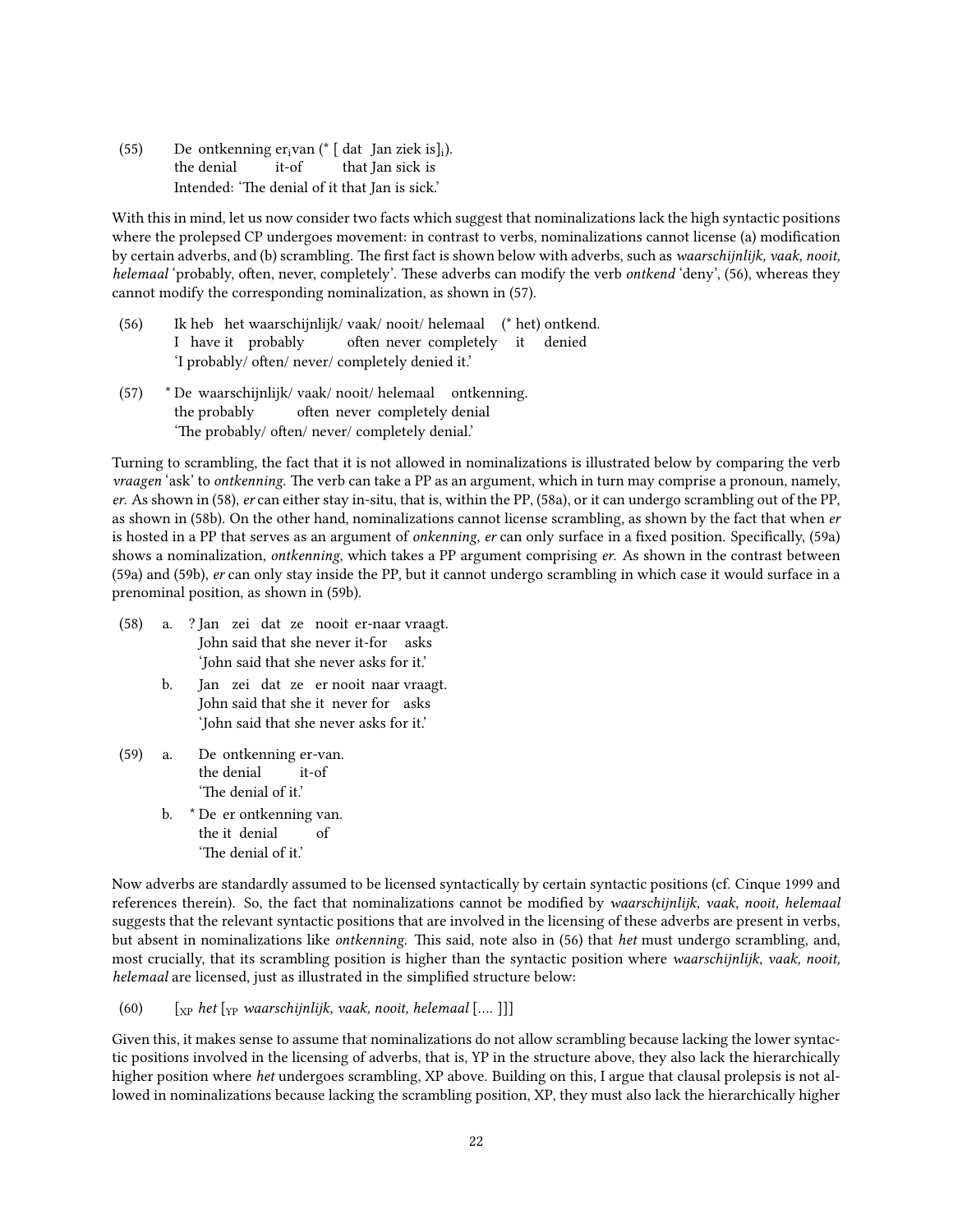position, shown in (50), where the prolepsed CP undergoes movement. On the other hand, I show in the next section that nominalized infinitives which in contrast to nominalizations, project a richer syntactic structure, as shown by the fact that they allow adverbial modification and scrambling, allow clausal prolepsis.

#### 7.1.2 Nominalized infinitives: clausal prolepsis and scrambling

I begin with a brief background in the way Dutch infinitives are formed. Specifically, they are standardly formed with the -en suffix. Additionally, they display nominal properties, as shown by the fact that they can combine with an overt determiner (cf. Looyenga 1992, Reuland 2011 i.a.). For instance, (61a) shows that the demonstrative, dat, can combine with an infinitive. Additionally, in contrast to nominalizations like ontkenning, the corresponding nominalized infinitives are structurally richer, as can be shown by the fact that they admit adverbial modification by adverbs such as *compleet* 'completely' (cf. Reuland 2011), as shown in  $(61b)^{25}$ 

- $(61)$  a. that deny ontkennen dat Jan schuldig is. that John guilty is 'That denying that John is guilty'
	- b. Dat compleet ontkennen dat Jan schuldig is. that completely deny that John guilty is Intended: 'that completely denying that John is guilty'

That nominalized infinitives are structurally richer is also witnessed by the fact that they permit scrambling. In (62), scrambling of het is responsible for the position of het before compleet.

 $(62)$ that annoying it completely it deny vervelende ( het) compleet (\* het) ontkennen. 'That annoying and completely denying of it.'

In contrast to nominalizations, the following set of sentences show that nominalized infinitives permit clausal prolepsis. Under the proposed analysis, the fact that clausal prolepsis is allowed in nominalized infinitives suggests that they comprise the syntactic position in which the prolepsed CP undergoes movement. Under the proposed analysis, this syntactic position can indeed be present because nominalized infinitives are structurally richer than nominalizations, as can be shown by the fact that the first permit adverbial modification and scrambling.

- $(63)$  a. that eternal it deny eeuwige ( het) ontkennen [ dat Jan schuldig is]. that John guilty is 'that eternal denying that John is guilty.'
	- b. ? Dat vervelende ( het) compleet (\* het) ontkennen [ dat Jan schuldig is]. that annoying it completely it deny that John guilty is 'the annoying denying completely that John is guilty.'

To sum up, the syntactic behavior of nominalizations and nominalized infinitives suggests that clausal prolepsis correlates with the availability of the syntactic position in which the prolepsed clause undergoes extraposition. Nominalized infinitives do allow clausal prolepsis because they are structurally richer than nominalizations which, as shown, block prolepsis. This structural contrast between nominalized infinitives and nominalizations was shown on the basis of new facts suggesting that the latter do not allow scrambling and do not license modification by high adverbs.<sup>26</sup>

 $^{25}$  In current approaches to morphology (cf. Alexiadou and Borer 2020 for an overview), this contrast between nominalizations like *ontkenning* and nominalized infinitives like *dat ontkennen* follows as a result of differences in the height of attachment of -ing and -en. The first only attaches to a low position, which is hierarchically lower than, and thus, excludes the higher syntactic projections licensing compleet. On the other hand, infinitives are structurally richer, and thus, allow modification by *compleet* because the morpheme -en of infinitives attaches to a syntactic position which is structurally higher than the one licensing compleet.

<sup>26</sup> A question that is relevant is why clausal prolepsis is not licensed in nominalizations via movement of the CP from inside the nominalization into the matrix clause, that is, in the position where it is licensed in the plain cases of clausal prolepsis. In contrast to the plain cases of clausal prolepsis, I argue that a prolepsed CP in cases like (55) cannot be licensed via movement into the matrix clause because the CP is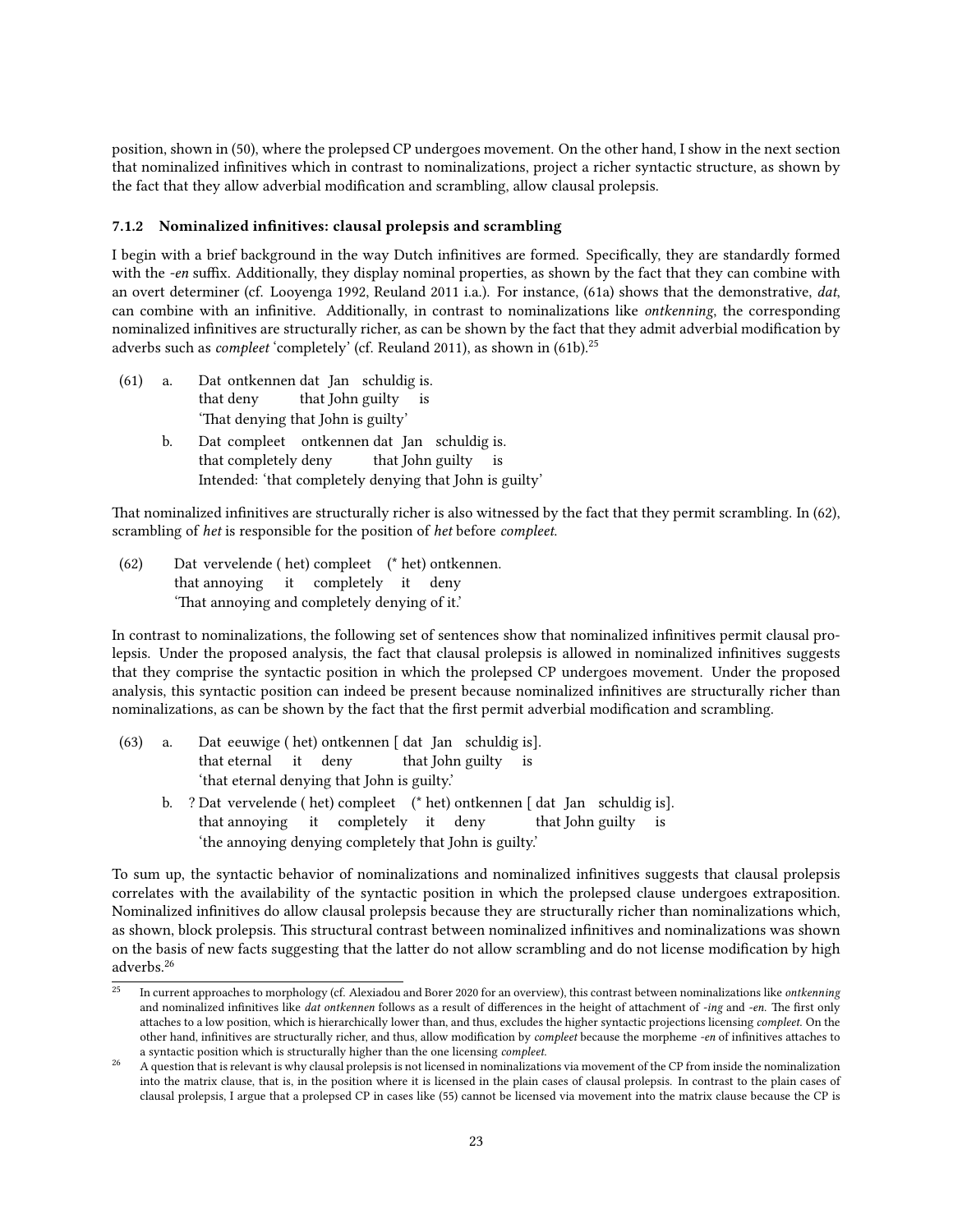#### 7.2 Selectional dependencies

e proposed analysis can also capture an additional property of clausal prolepsis, that is, that the prolepsed clause and the matrix verb stand in a selectional dependency. This fact is illustrated below with the verb afvragen 'wonder'. This verb selects an embedded interrogative, as shown in (64a). Furthermore, the selectional dependency established between the matrix verb and the embedded clause is not blocked by the presence of het in clausal prolepsis. Similarly, the same verb does not select for declarative clauses, and, as shown in (64b), the presence of het does not change this property in clausal prolepsis.

- $(64)$  a. I ask vraag ( het) me af [ of ze komen vanavond]. it me PRT if they come tonight 'I am wondering if they are coming tonight.'
	- b. \* Ik vraag het me af [ dat ze komen vanavond]. I ask it me PRT that they come tonight Intended: 'I am wondering if they are coming tonight.'

Selectional dependencies are standardly assumed to be established in a strictly local configuration, that is, Spec-Head or Head-Comp, where Merge can apply (cf. Sportiche 2005 and references therein). Furthermore, Merge can only apply when some feature is satisfied or valued (cf. Wurmbrand 2013 and references therein). Under this view, the fact that selectional dependencies can only be established via Merge suggests that they involve feature satisfaction/valuation. In order to understand how exactly a selectional dependency can be established under this approach, let us consider the two structures in (65) and (66). In the first, X and YP have not undergone Merge and thus, they do not stand in a dependency in which the features of X are satisfied/valued by the features of YP. On the other hand, Koopman and Szabolcsi (2000) and Koopman (2005) report cases in which X's features can be valued by the features of YP in (66) where YP has undergone movement into Spec, ZP. In these works, it is argued that the after movement of YP, the features of YP can be transmitted, as in so-called 'feature percolation', to ZP via Spec-Head agreement. The features of YP which are now projected onto ZP, can satisfy/value the features of X in a local manner, that is, via Merger between X and ZP.



Let us now turn to clausal prolepsis. Under the proposed analysis, the matrix verb and the embedded CP, which carries the relevant  $\pm Q$  features cannot stand in a selectional dependency if the prolepsed CP stays in-situ, that is,

- $(xvi)$  a. because John Jan  $\left[$ <sub>DP</sub> zijn hoop t<sub>i</sub>] opgaf  $\left[$ <sub>CP</sub> om Marie ooit nog terug te zien]<sub>i</sub>. his hope gave.up for Mary every still back to see 'Because Jan gave up the hope of ever seeing Marie again.'
	- b.  $*$  omdat Jan  $[p$  een boek  $[p_P$  over  $[p$  zijn hoop t<sub>i</sub>]]] las  $[p$  om Marie nog terug te zien]<sub>i</sub>. because John a book about his hope read for Mary ever still to see 'Because Jan read a book about his hope to see Marie again.'

more deeply embedded. Specifically, whereas in the plain cases the prolepsed CP is embedded under idx and D (cf. 26), the CP is more deeply embedded in cases as (55) under the nominalizer, -ing of ontkenning, two Ds, de, er and a P, van. I assume that the presence of this additional structure renders nominalizations an island configuration blocking a derivation where the prolepsed CP moves from inside the nominalization into the matrix clause, that is, higher than the matrix VP. The assumption that the presence of this additional structure constitutes an island for CP extraction finds support below where it is shown that a CP can move outside a single DP, (xvia), but not so when the CP is embedded under two DPs, een boek 'a book' and zijn hoop 'his hope', and a P, over 'about', as in (xvib).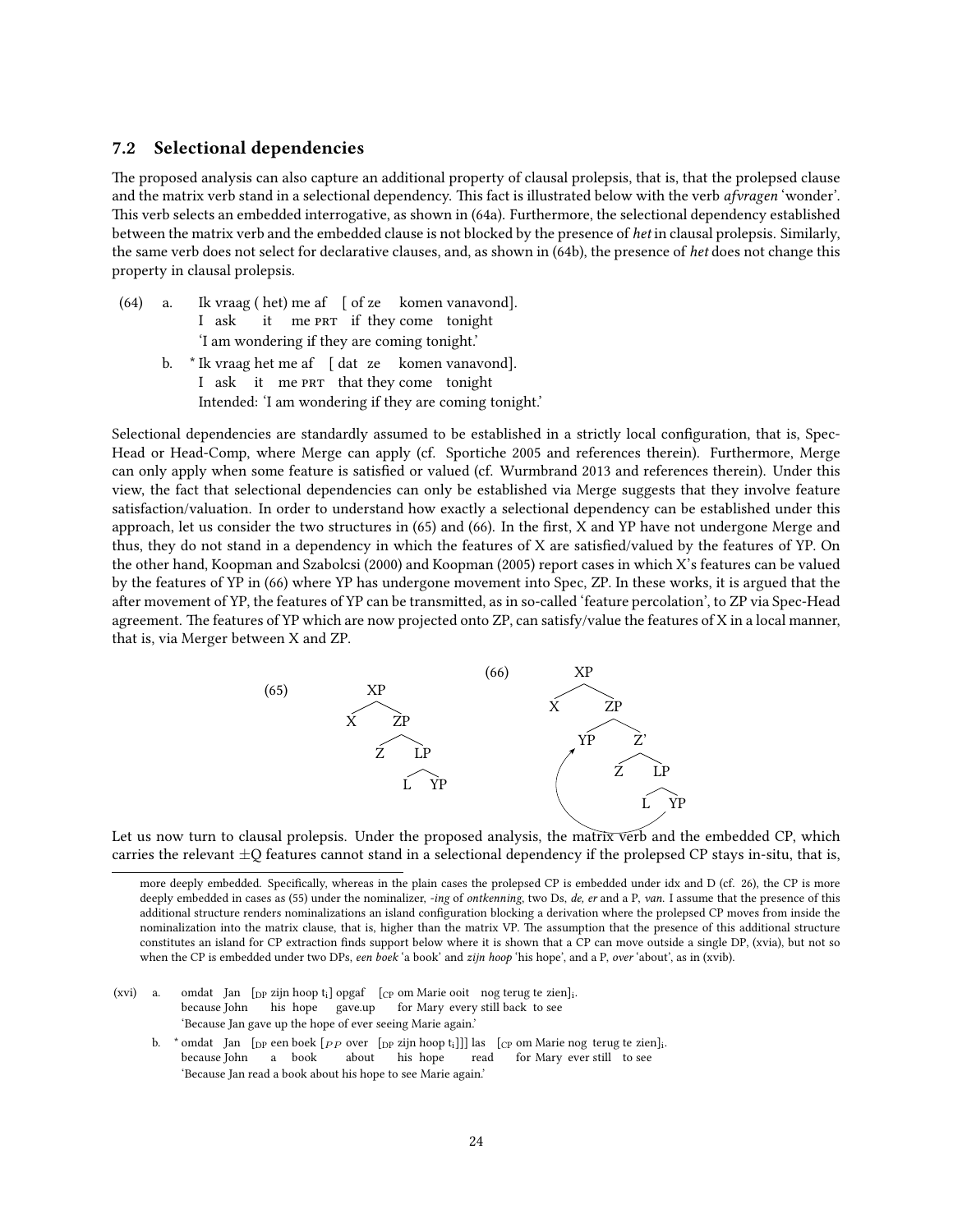inside the DP where it is enters the derivation.<sup>27</sup> This is so because the matrix verb and the CP do not stand in a local configuration, (cf. 67). Recall, however, that the prolepsed CP transits through Spec-DP, just as shown in (68). Given this, the derivation underlying clausal prolepsis parallels the cases subsumed in Koopman and Szabolcsi (2000) and Koopman (2005) in (66), where a selectional dependency can be established after movement. In this case, after movement of the CP into Spec,DP, the ±Q features of CP are allowed to pass to the DP via Spec-head, and so the features of V can be satisfied/valued in a local manner via merger of V and DP.



Note that in analyses of clausal prolepsis where the prolepsed CP is base generated in a higher position, e.g. in a VPadjunct position as in Bennis (1986), the fact that matrix V and the prolepsed CP stand in a selectional dependency cannot be accounted for. As discussed in fn.18, Bennis (1986) takes het to be merged in the complement position of the verb, and further assumes that the dependency between het and the prolepsed clause is mediated through coindexation. However, since co-indexation has never been argued to be involved in feature valuation, it is a mystery in Bennis's analysis, how the selectional dependency between the matrix V and the prolepsed clause is satisfied. Given this, the proposed analysis fares better than previous accounts of clausal prolepsis where the CP enters the derivation outside the VP in providing an explanation, consistent with current assumptions, for the fact that matrix V and the prolepsed CP stand in a selectional dependency.

### 8 Conclusion

In this paper I proposed a novel analysis of object clausal prolepsis in Dutch, which takes the prolepsed CP to (a) enter the derivation embedded inside the DP formed by the proleptic proform, much like nominalized clauses of other languages, and (b) to undergo movement subsequently into a higher position. The analysis was based on recent work by Hanink (2021) on the syntax and semantics of definite descriptions, and was shown to account for the overall distribution of clausal prolepsis, different interpretive and syntactic properties of the prolepsed clause, and restrictions arising in the choice of proform used in clausal prolepsis. Lastly, the proposed analysis can explain previously unnoticed properties of clausal prolepsis, namely, that it is not allowed in nominalizations, and that the matrix verb stands in a selectional dependency with the prolepsed CP.

See also Sudhoff (2016) for discussion on the same issue.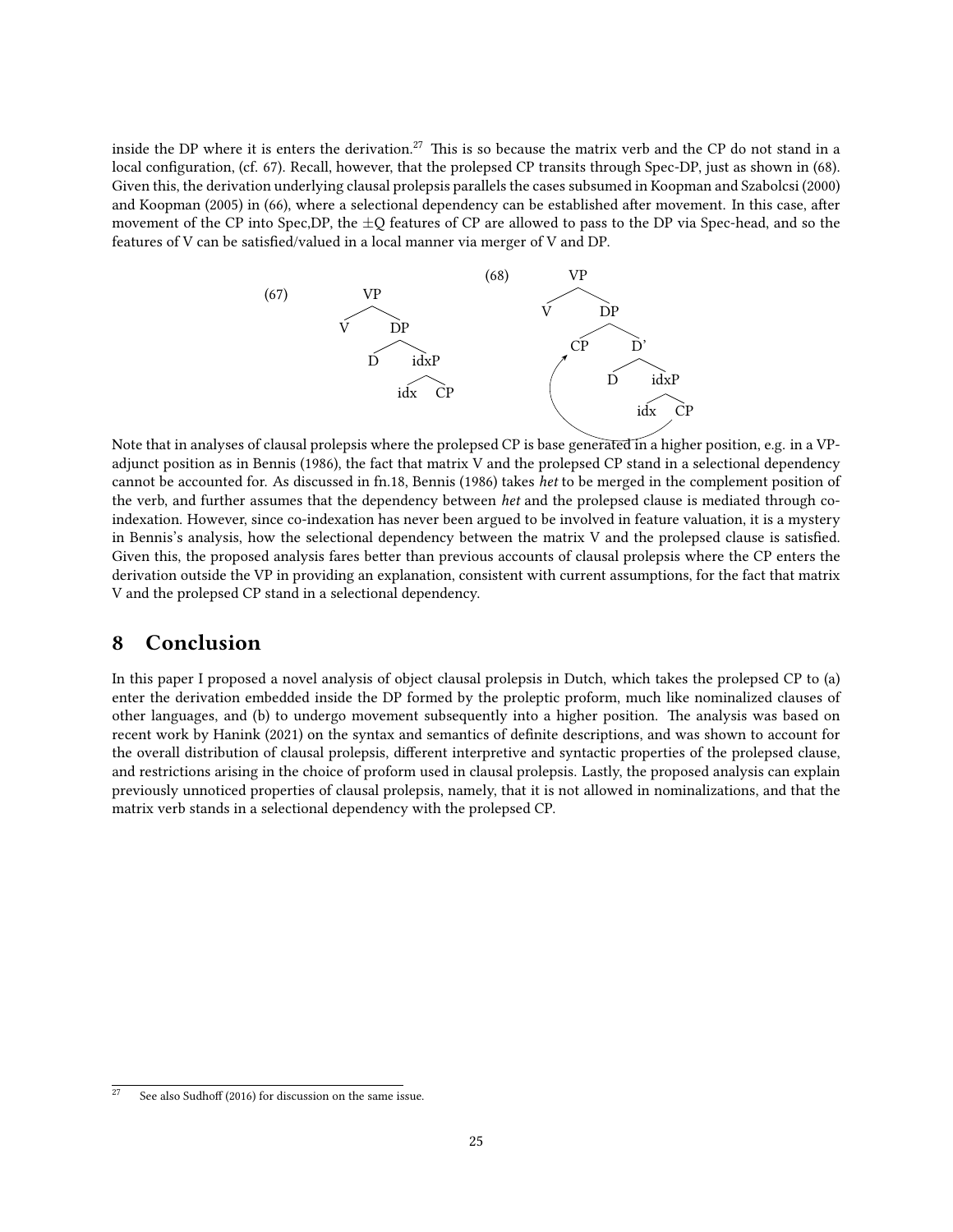## References

- Alexiadou, A. and H. Borer (2020). Nominalization: 50 Years on from Chomsky's Remarks, Volume 76. Oxford University Press.
- Bennis, H. (1986). Gaps and dummies. Amsterdam University Press.
- Bernstein, J. B. (1997). Demonstratives and reinforcers in Romance and Germanic languages. Lingua 102(2-3), 87–113.
- Bi, R. A. and P. Jenks (2019). Pronouns, null arguments, and ellipsis in Mandarin Chinese. In Proceedings of Sinn und Bedeutung, Volume 23, pp. 127–142.
- Blümel, A. (2021). Displaced sentential complements to nouns in German. Canadian Journal of Linguistics/Revue canadienne de linguistique 66(4), 519–547.
- Bochnak, M. R. and E. A. Hanink (2021). Clausal embedding in washo: Complementation vs. modification. Natural Language & Linguistic Theory, 1-44.
- Bogal-Allbritten, E. and K. Moulton (2018). Nominalized clauses and reference to propositional content. In Proceedings of Sinn und Bedeutung, Volume 21, pp. 215–232.
- Bošković, Ž. (2005). On the locality of left branch extraction and the structure of NP. Studia linguistica 59(1), 1–45.
- Broekhuis, H. and N. Corver (2019). Syntax of Dutch: Verbs and Verb Phrases., Volume 3. Amsterdam University Press.
- Bruening, B. (2018). CPs move rightward, not leftward. Syntax 21(4), 362-401.
- Cattell, R. (1978). On the source of interrogative adverbs. Language, 61–77.
- Chomsky, N. (2000). Minimalist inquiries: The framework. In R. Martin, D. Michaels, and J. Uriagereka (Eds.), Step by step: Essays on minimalist syntax in honor of Howard Lasnik, pp. 89–155. MIT press.
- Cinque, G. (1999). Adverbs and functional heads: A cross-linguistic perspective. Oxford University Press.
- Collins, C. (2015). Relative clause deletion. Angel J. Gallego & Dennis Ott (eds.) 50, 57–70.
- Elbourne, P. D. (2005). Situations and individuals, Volume 90. MIT press Cambridge, MA.
- Elliott, P. D. (2016). Explaining DPs vs. CPs without syntax. Proceedings of CLS 52, 171-185.
- Elliott, P. D. (2020). Elements of clausal embedding. Ph. D. thesis, UCL.
- Fox, D. (2002). Antecedent-contained deletion and the copy theory of movement. Linguistic Inquiry 33(1), 63–96.
- Fox, D. and D. Pesetsky (2005). Cyclic linearization of syntactic structure. Theoretical Linguistics  $31(1-2)$ ,  $1-45$ .
- Frey, W. (2016). On properties differentiating constructions with inner-sentential pro-forms for clauses. Innersentential propositional proforms: Syntactic properties and interpretative effects 23, 73–103.
- Gluckman, J. (2021). Null expletives and embedded clauses in logoori. Syntax 24(3), 334–375.
- Hanink, E. A. (2021). DP structure and internally headed relatives in Washo. Natural Language & Linguistic Theory 39(2), 505–554.
- Heim, I. and A. Kratzer (1998). Semantics in generative grammar, Volume 1185. Blackwell Oxford.
- Hinterholzl, R. (1999). Restructuring infinitives and the theory of complementation. University of Southern California.
- Kastner, I. (2015). Factivity mirrors interpretation: The selectional requirements of presuppositional verbs. Lingua 164, 156–188.